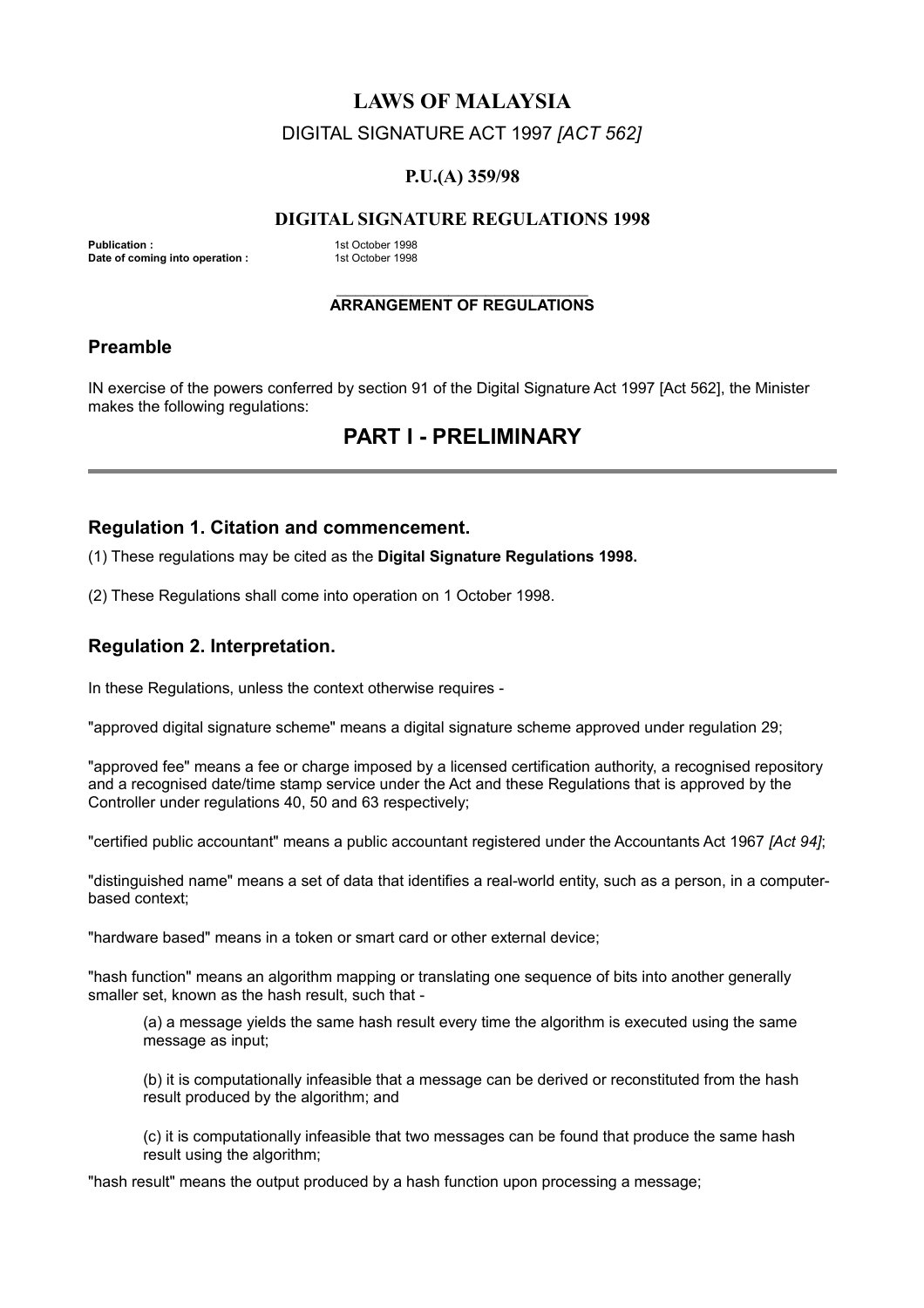"licensed" means to be issued with the operation stage of the licence;

"public-key algorithm" means an algorithm designed to create different signing and verification keys where the verification key can be made public and the signing key cannot in a reasonable amount of time be calculated from the verification key;

"qualified auditor" means a certified public accountant or an accredited computer security professional registered as a qualified auditor under regulation 41;

"qualified right to payment" means an award of damages against a licensed certification authority by a court having jurisdiction over the licensed certification authority in a civil action under the Act;

"recognised" means to be issued with the operation stage of the certificate of recognition;

"software based" means in the computer system or programmes;

"subliminal channel" means a channel within a digital signature that allows subliminal text to be sent within the digital signature:

"suitable guarantee" means a suitable guarantee under regulation 23.

## **Regulation 3. Forms.**

The forms in the First Schedule are prescribed for use under these Regulations.

### **Regulation 4. Fees.**

(1) The fees in the Second Schedule are prescribed for the purposes of these Regulations.

(2) The fees shall be paid to the Controller by such means and in such manner as the Controller may direct.

# **PART II - LICENSING OF CERTIFICATION AUTHORITIES**

### **Regulation 5. Stages of licence.**

(1) A licence to carry on or operate as a certification authority shall be issued in two stages, namely -

- (a) the establishment stage; and
- (b) the operation stage.

(2) No person shall carry on or operate, or hold himself out as carrying on or operating, as a licensed certification authority unless that person has been issued with the operation stage of the licence.

(3) A person who contravenes subregulation (2) shall be deemed to carry on or operate as a certification authority without a valid licence.

(4) The establishment stage of a licence may be issued for any period not exceeding one year.

(5) An application for a licence shall be deemed to be withdrawn and shall not be further proceeded with,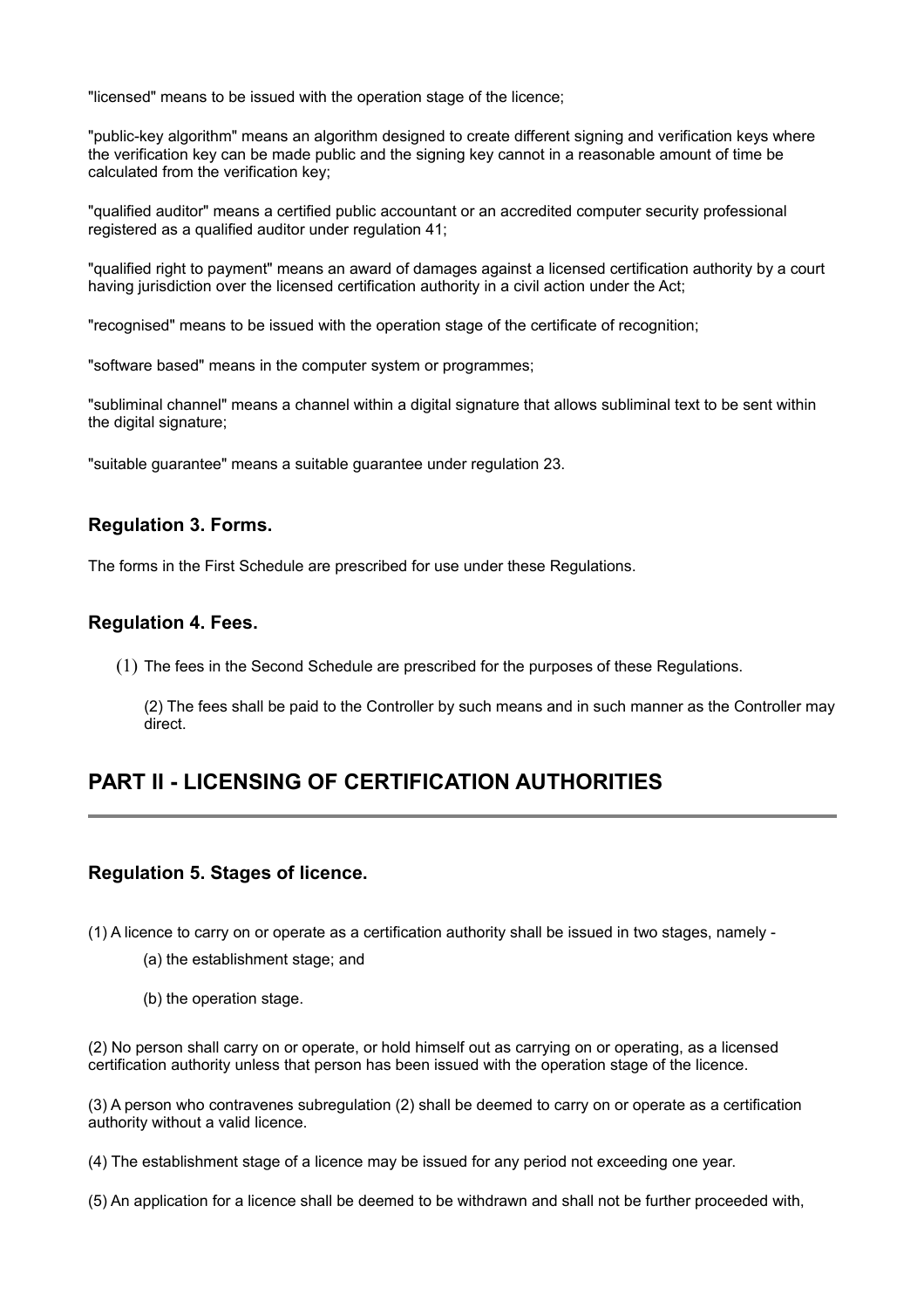without prejudice to a fresh application being made by the applicant, if -

(a) the applicant fails to apply for the operation stage of the licence before the expiry of the period specified in subregulation (4); or

(b) on an application for the operation stage of the licence having duly been made within the period specified in subregulation (4), the applicant is not issued with the operation stage of the licence.

(6) Nothing in these Regulations shall be construed so as to require an applicant to apply for the establishment stage of a licence as a condition for applying for the operation stage of a licence if the applicant is otherwise able to satisfy the prescribed requirements to apply for the operation stage of a licence.

## **Regulation 6. Qualification requirements.**

A person intending to carry on or operate as a certification authority shall satisfy the following requirements:

(a) it is a body corporate incorporated in Malaysia or a partnership within the meaning of the Partnership Act 1961 *[Act 135]*;

(b) it maintains a registered office in Malaysia;

(c) it has working capital reasonably sufficient, according to the requirements of the Controller, to enable it to carry on or operate as a certification authority;

(d) it files with the Controller a suitable guarantee;

(e) it uses a trustworthy system for the generation and management of key pairs and certificates;

(f) it uses an approved digital signature scheme for the generation of key pairs and for the creation and verification of digital signatures;

(g) it has an operating procedure that includes a certification practice statement, the measures to be taken to check the identity of subscribers to be listed in certificates, and the repositories and date/time stamp services to be used;

(h) it employs as operative personnel only persons who -

(i) have not been convicted within the past fifteen years of an offence involving fraud, false statement or deception; and

(ii) have demonstrated knowledge and proficiency in following the requirements of the Act and these Regulations;

(i) it complies with the licensing, standards and technical requirements under the Act and these Regulations; and

(j) it complies with such other requirements as the Controller thinks fit.

## **Regulation 7. Application for licence.**

•

(1) An application for a licence shall be made in Form 1.

(2) If the applicant has more than one office, the applicant shall specify each of the offices in the application.

(3) An application under subregulation (1) shall be accompanied by -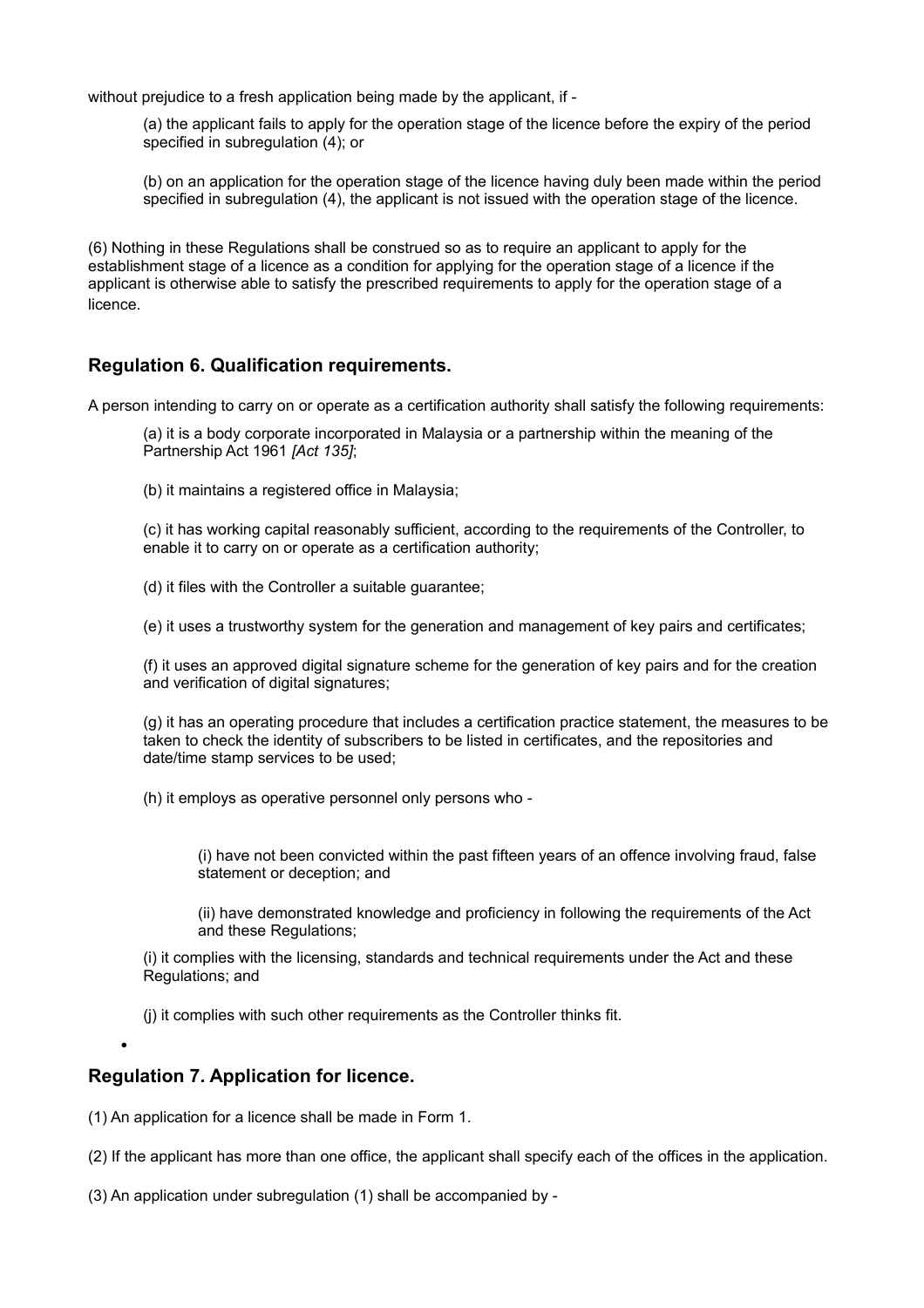- (a) the information required under regulation 8 or 9, as the case may be;
- (b) the prescribed fee; and
- (c) such other information or document as the Controller may require.

(4) The Controller may, on an application for the operation stage of a licence, require the applicant to demonstrate any part of its operating procedure and may require independent testing of the software, hardware, technical components, algorithms, standards and other pertinent parameters and other equipment to be used by the applicant, at the applicant's expense, for the purpose of ascertaining its security and trustworthiness.

(5) If any information or document required under subregulation (3) is not provided by the applicant or any demonstration or test required under subregulation (4) is not complied with within the time specified in the requirement or any extension thereof granted by the Controller, the application shall be deemed to be withdrawn and shall not be further proceeded with, without prejudice to a fresh application being made by the applicant.

## **Regulation 8. Information required for establishment stage.**

An application for the establishment stage of a licence shall contain the following information:

- (a) the particulars of the applicant;
- (b) the anticipated operational costs and proposed financing;
- (c) details of the personnel to be employed and their qualifications, if available;
- (d) the proposed operating procedure; and
- (e) the services to be provided and the fees and charges to be imposed therefor.

### **Regulation 9. Information required for operation stage.**

An application for the operation stage of a licence shall contain -

(*a*) all valid information submitted for the establishment stage;

(*b*) all new information and all the changes to the information submitted for the establishment stage, if any;

(*c*) a suitable guarantee; and

•

•

(*d*) a report from a qualified auditor certifying that the prescribed licensing, standards and technical requirements have been satisfied.

### **Regulation 10. Issue of licence.**

(1) A licence to operate as a certification authority shall be in Form 2.

(2) The Controller shall specify the stage for which the licence is issued and the duration of the licence in the licence.

(3) The prescribed granting fee and annual operating fee for the first year of operation shall be payable to the Controller on the issuance of the operation stage of the licence.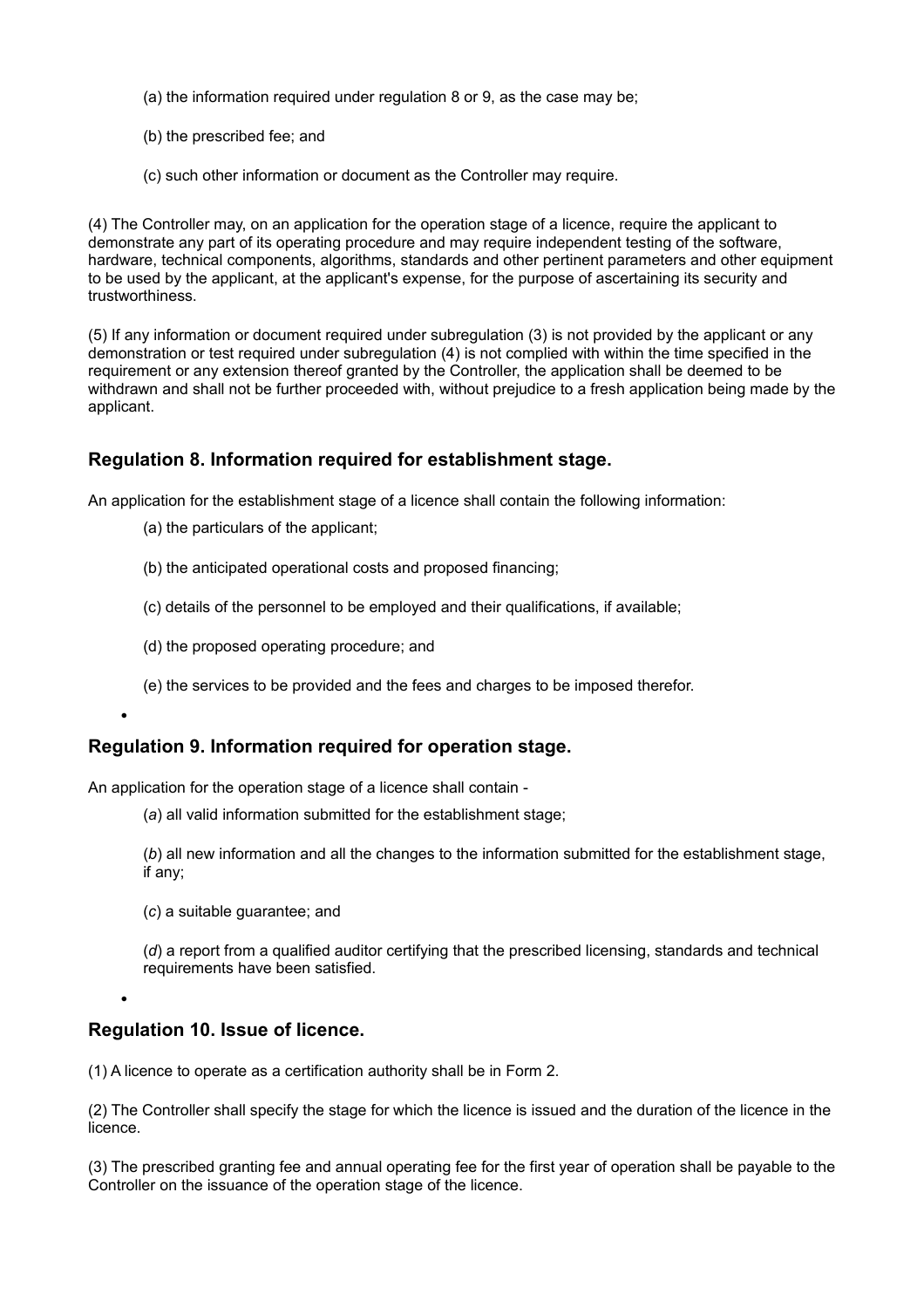(4) The prescribed annual operating fee for the second and subsequent years of operation shall be payable at such time as may be determined by the Controller.

#### **Regulation 11. Implied conditions.**

In every licence granted under the Act, there shall be implied on the part of the licensed certification authority that -

(*a*) the licensed certification authority shall keep and maintain working capital reasonably sufficient to carry on or operate as a certification authority;

(*b*) the licensed certification authority shall keep its operating procedures under review and shall not make any substantial changes to its operating procedures without the Controller's prior written approval;

(*c*) the licensed certification authority shall only use an approved digital signature scheme;

(*d*) the licensed certification authority shall make, keep and maintain the necessary arrangements with a recognised repository and a recognised date/time stamp service for its own use and for the use of its subscribers if it does not also provide those services;

(*e*) the licensed certification authority shall establish and maintain a secure system and infrastructure to safeguard its private key and for key distribution, key management, key storage and key disposal;

(*f*) the licensed certification authority shall establish and maintain a secure system and data base for the storage of information and documents obtained from a subscriber under the Act and these Regulations;

(*g*) the licensed certification authority shall at all times maintain the confidentiality of information and documents obtained from a subscriber under the Act and these Regulations and be subject to the directions of the subscriber in relation to the release or disclosure of such information and documents;

(*h*) the licensed certification authority shall keep and maintain the suitable guarantee as required under these Regulations;

(*i*) if the licensed certification authority intends to discontinue its operations, the licensed certification authority shall give to the subscriber of each unrevoked or unexpired certificate issued by the licensed certification authority at least ninety days written notice of such intention;

(*j*) the licensed certification authority shall keep and maintain detailed written records of its transactions as required under these Regulations;

(*k*) the licensed certification authority shall keep and maintain books of account as required under these Regulations; and

(*l*) the licensed certification authority shall comply with any directions of the Controller issued under the Act and these Regulations.

### **Regulation 12. Renewal of licence.**

- (1) An application for the renewal of a licence shall be made in Form 1.
- (2) An application under subregulation (1) shall be accompanied by
	- (*a*) the prescribed fee; and
	- (*b*) the annual compliance audit report for the relevant year or years.

## **Regulation 13. Replacement of l**

•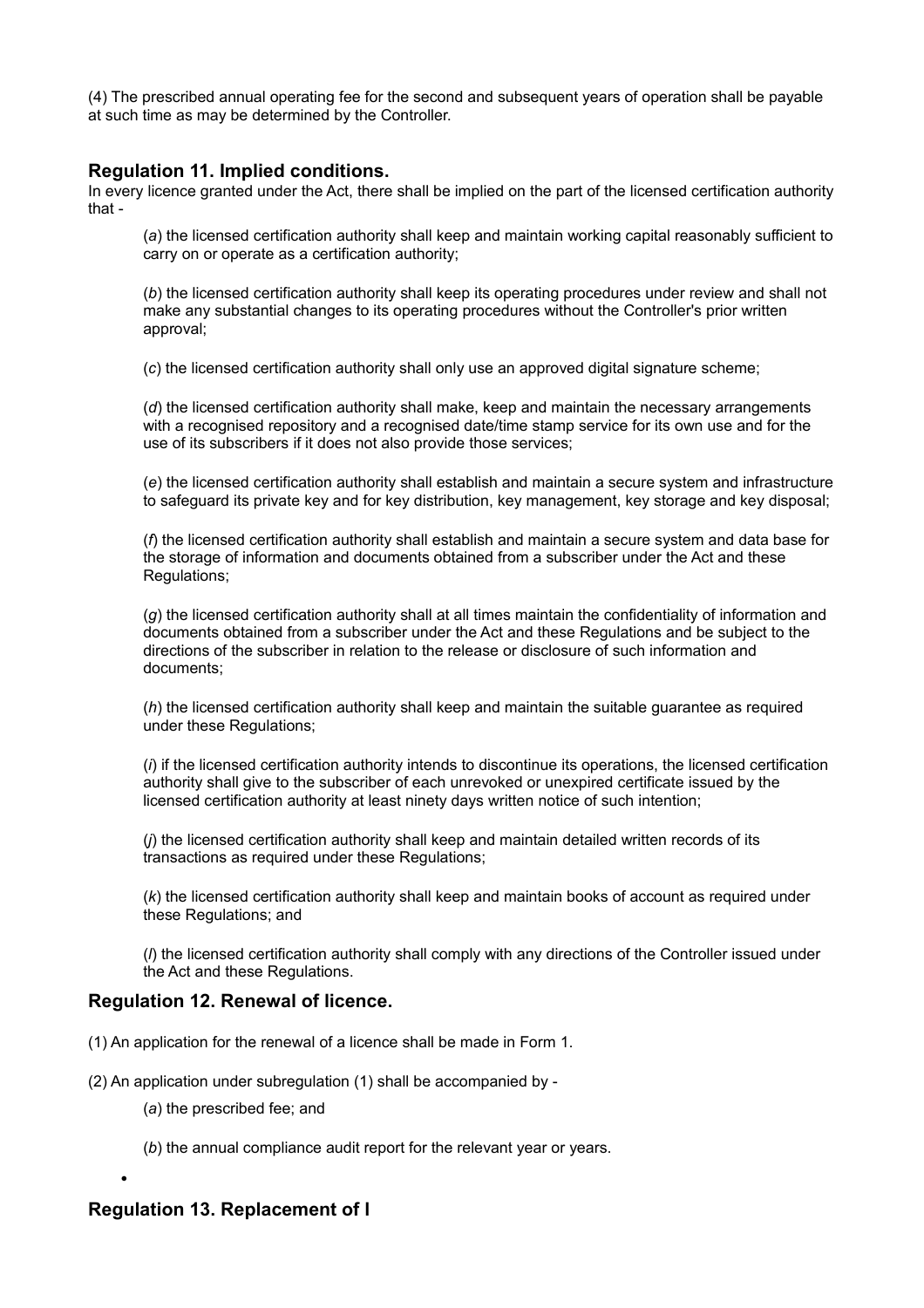### **icence.**

(1) An application for a replacement licence shall be made in Form 3.

(2) If the Controller is satisfied as to the reasons for the loss of the licence, the Controller may issue a replacement licence in Form 2 with the words "DUPLICATE" endorsed on the licence.

### **Regulation 14. Amendment of licence on request.**

(1) A licensed certification authority may apply to the Controller to amend -

- (*a*) the particulars of the licence; or
- (*b*) the conditions attached to the licence.

(2) An application under subregulation (1) shall be in writing and shall be submitted to the Controller.

(3) If the Controller approves the amendment, the Controller shall amend the licence accordingly and allow the licence to continue to have effect, as amended, until its expiry.

### **Regulation 15. Power to amend, etc. conditions of licence.**

(1) The Controller may, during the currency of a licence, amend, vary, add to, revoke, suspend or revive any condition attached to the licence or attach new conditions to it and shall notify the licensed certification authority in writing accordingly.

(2) The Controller shall, before taking any action under subregulation (1), take into consideration -

(*a*) the estimated cost to be incurred by the licensed certification authority to comply with the varied or new conditions; and

(*b*) the nature and size of the business being carried out in the business premises.

(3) If the Controller amends, varies, adds to or attaches any condition to a licence under subregulation (1), such condition shall have no effect until the licensed certification authority is given a reasonable opportunity of being heard.

### **Regulation 16. Transfer or assignment of licence.**

(1) A licence shall not be transferred except with the written approval of the Controller.

(2) An application for approval under subregulation (1) shall be made by the licensed certification authority in writing and shall be submitted to the Controller.

(3) An application under subregulation (1) shall be accompanied by the prescribed fee.

- (4) If the licensed certification authority
	- (*a*) in the case of a company, is wound up; or
	- (*b*) in the case of a partnership, is dissolved,

the Controller may, on application in writing, by endorsement on the licence and subject to such conditions as he thinks fit, assign the licence to a fit and proper person for the benefit of the licensed certification authority until the expiration of the licence or such earlier date as the Controller thinks fit and such person shall be deemed to be the licensed certification authority for the purposes of the Act and these Regulations.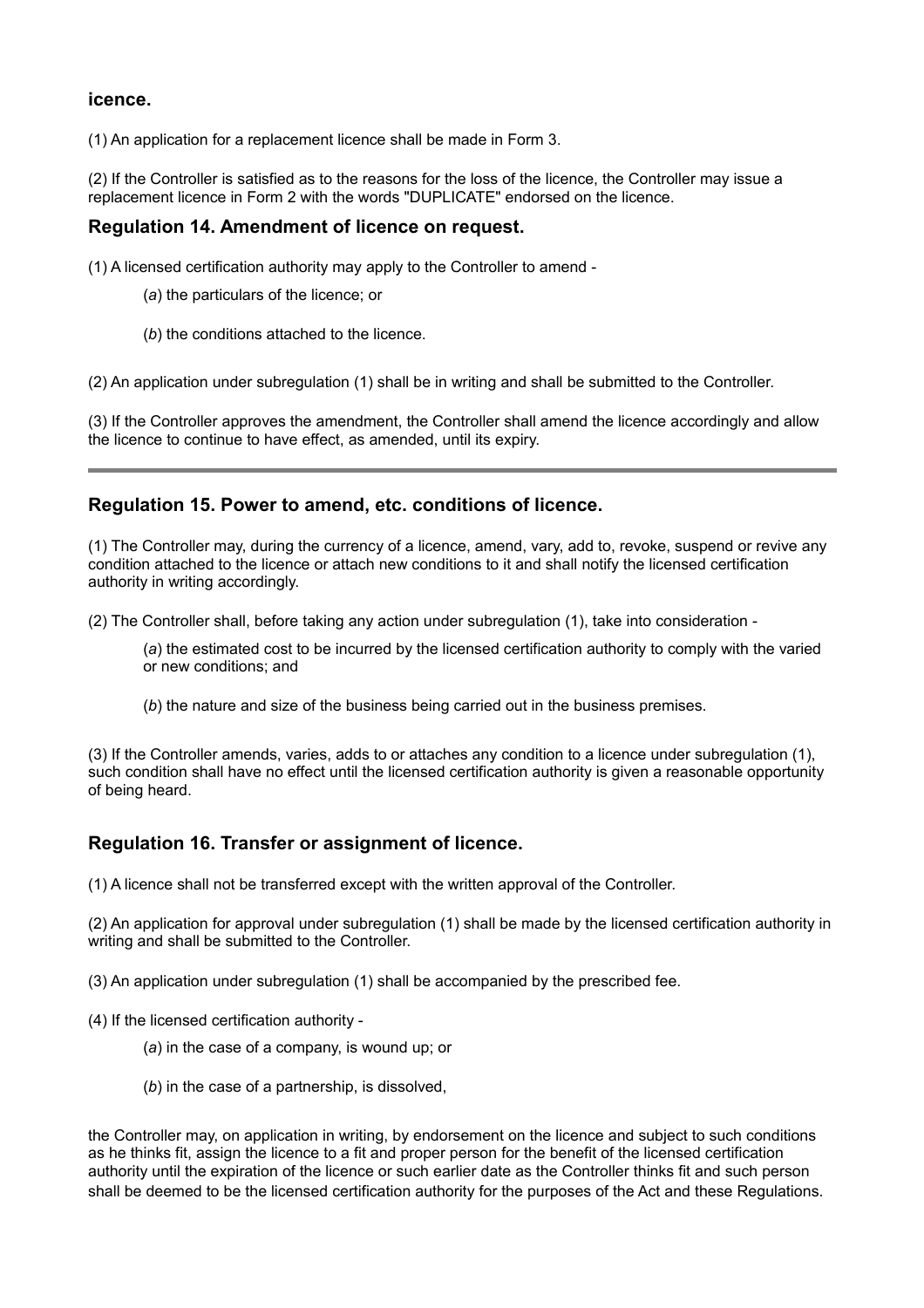# **Regulation 17. Partnerships in licence.**

(1) If a licence is issued to a partnership, all the partners shall be named as licensees in the licence.

(2) If any change occurs in the partnership, the remaining partners or any of them shall, within one month of such change, inform the Controller in writing accordingly.

(3) If the Controller is satisfied that the partnership has not been dissolved and, in the case of an addition of a partner to the partnership, that the new partner is a fit and proper person, the Controller may amend the licence accordingly and allow the licence to continue to have effect, as amended, until its expiry.

(4) An amendment under subregulation (3) shall be deemed to be an amendment made under regulation 14.

(5) Every partner shall be deemed to be jointly and severally liable for the acts and omissions of the other partners unless the partner proves to the satisfaction of the court that -

(*a*) the act or omission was committed without that partner's knowledge, consent or connivance; and

(*b*) the partner took all reasonable precautions and had exercised due diligence to prevent the act or omission.

### **Regulation 18. Register of Licences.**

(1) The Controller shall keep and maintain a Register of Licences in such form as he thinks fit.

(2) A person may inspect the Register of Licences and make copies of or take extracts from the Register.

(3) The Controller shall publish a list of licensed certification authorities in such form and manner as he may determine.

### **Regulation 19. Certified copy of licence.**

(1) A licensed certification authority may apply in writing to the Controller for a certified copy of the licence if -

- (*a*) the licence issued to the licensed certification authority is lost, destroyed or mutilated; or
- (*b*) a certified copy of the licence is required for a valid reason.

(2) An application shall be accompanied by a statutory declaration or police report by the licensed certification authority to the effect that the licence issued to the licensed certification authority is lost, destroyed or mutilated or by a statement specifying the reasons for the application, as the case may be.

(3) The Controller or an officer authorised by the Controller may issue a certified copy of the licence to the applicant if the Controller or officer is satisfied that the original is lost, destroyed or mutilated or that a certified copy is required for a valid reason.

# **PART III - CERTIFICATION AUTHORITY DISCLOSURE RECORD**

## **Regulation 20. Contents of certification authority disclosure record.**

(1) The certification authority disclosure record of a licensed certification authority shall contain the following particulars:

(*a*) a statement that the certification authority disclosure record is provided and maintained by the Controller;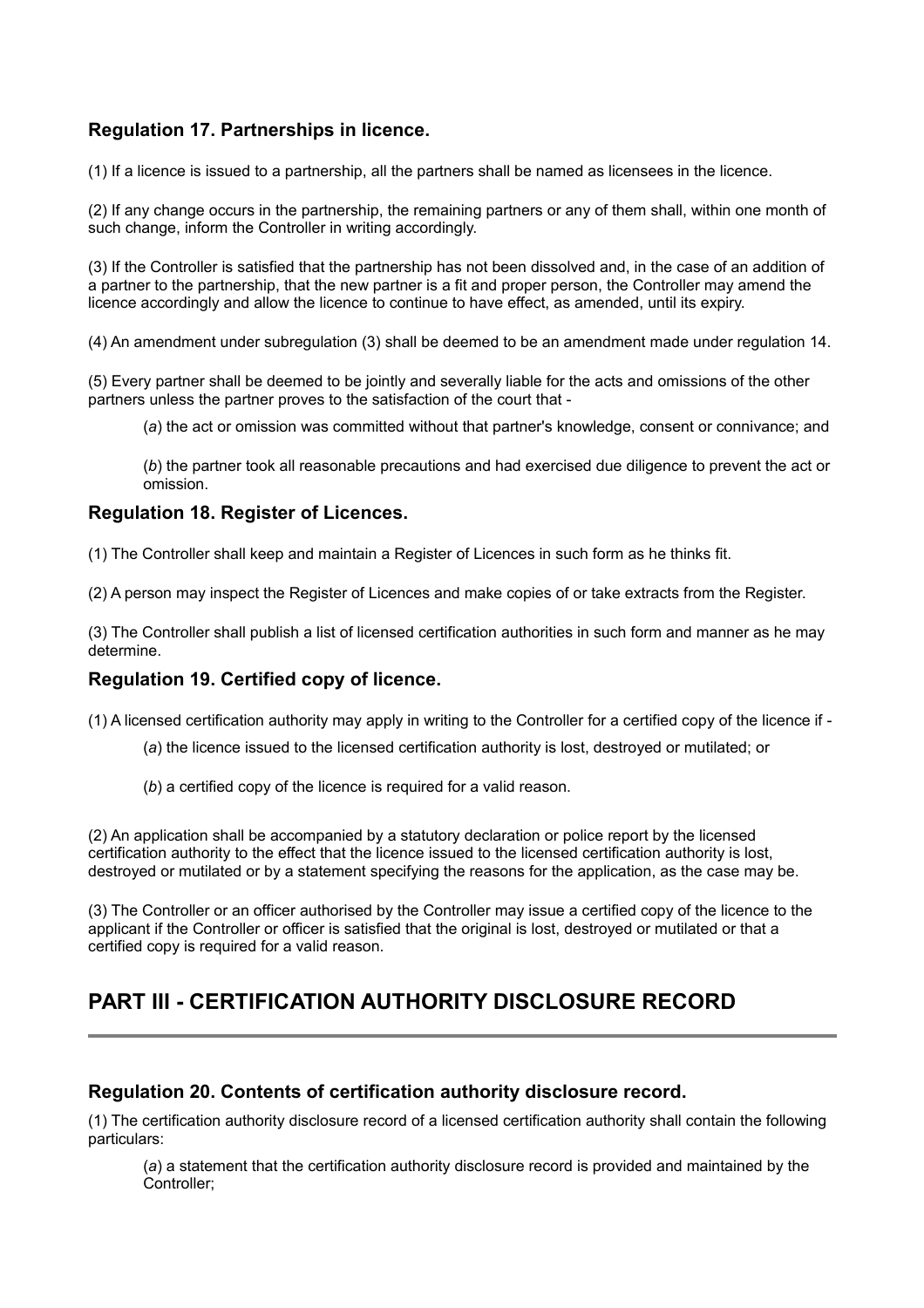(*b*) the business name and registered address of the licensed certification authority;

(*c*) the telephone and facsimile number of the licensed certification authority, if any;

(*d*) the electronic mail or other address by which the licensed certification authority may be contacted electronically, if any;

(*e*) the distinguished name of the licensed certification authority;

(*f*) the licence number, the date and time of the issue, and the date and time of the expiry, of the licence issued to the licensed certification authority;

(*g*) the restrictions imposed on the licence issued to the licensed certification authority under section 15 of the Act, if any;

(*h*) if the revocation of a licence under section 9 of the Act has taken effect, the fact of the revocation and its effective date;

(*i*) if a licence has been surrendered under section 11 of the Act, the fact of the surrender and its effective date;

(*j*) if the licensed certification authority has no intention of renewing its licence under section 17 of the Act, a statement to that effect;

(*k*) the current public key or keys of the licensed certification authority by which its digital signatures on published certificates may be verified;

(*l*) the amount of the licensed certification authority's suitable guarantee;

(*m*) the total amount of all claims filed with the Controller for payment from the suitable guarantee filed by the licensed certification authority;

(*n*) a brief description of any limit known to the Controller and applicable to the licensed certification authority's liability or legal capacity to pay damages in tort or for breach of a duty under the Act or these Regulations, unless the limitation is specified in the Act or these Regulations;

(*o*) a statement indicating the location of the licensed certification authority's certification practice statement, the method or procedure by which it may be retrieved, its form and structure, its authorship and its date;

(*p*) the date and result of a compliance audit under section 20 of the Act;

(*q*) if a licensed certification authority is exempted from a compliance audit under section 21 of the Act, a statement to that effect;

(*r*) the repository used by the licensed certification authority;

(*s*) if a certificate containing the public key required to verify one or more certificates issued by the licensed certification authority has been revoked or is currently suspended, the date and time of its revocation or suspension;

(*t*) any event that substantially affects the licensed certification authority's ability to conduct its business or the validity of a certificate published in the repository provided by the Controller or in a recognised repository; and

(*u*) any other particulars relating to the licensed certification authority the Controller thinks fit.

(2) If the particulars required to be published in the certification authority disclosure record are within the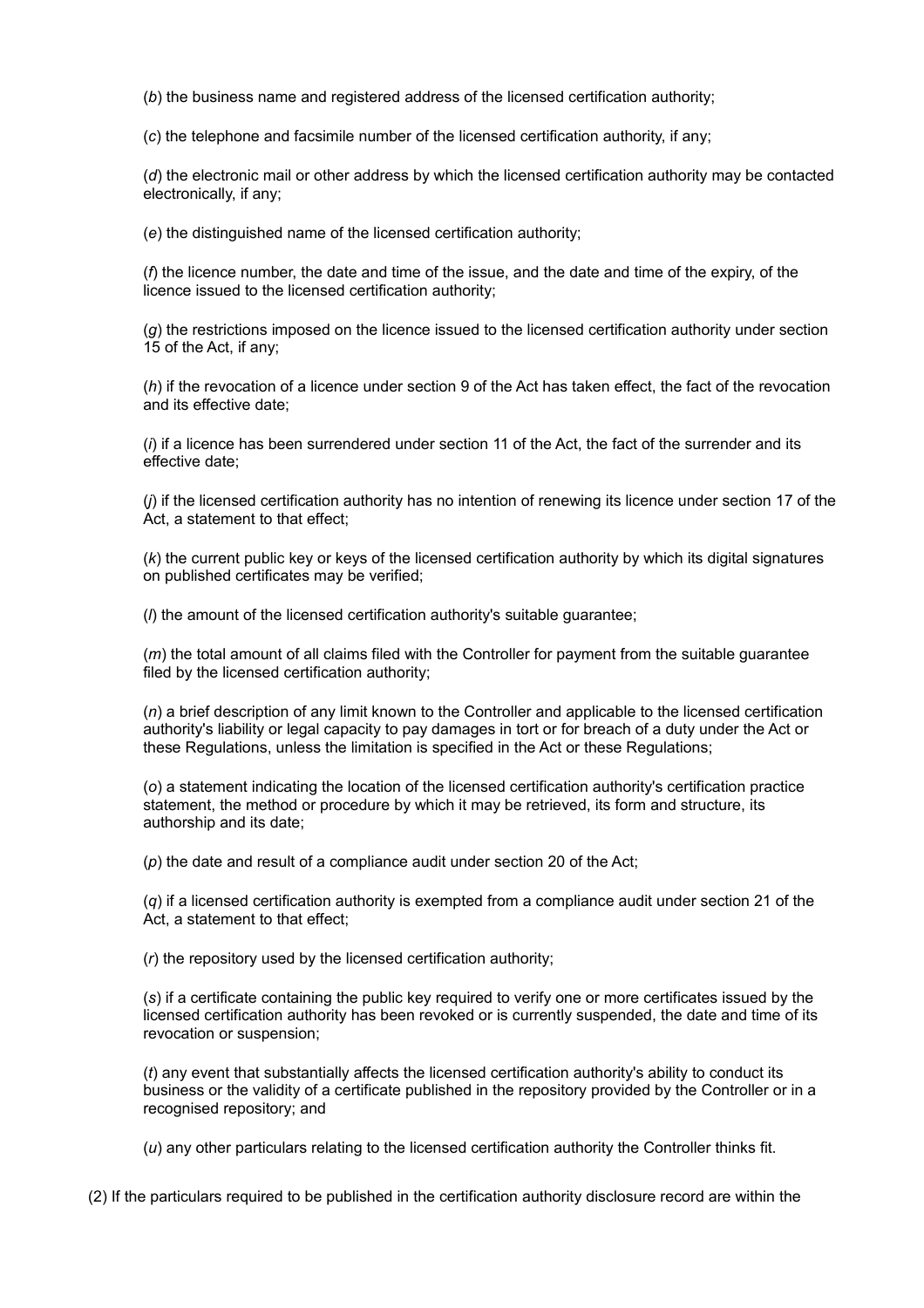knowledge of the licensed certification authority concerned, whether solely or otherwise, the licensed certification authority shall, as soon as practicable, forward the particulars to the Controller.

(3) A person who contravenes subregulation (2) commits an offence and shall on conviction be liable to a fine not exceeding fifty thousand ringgit or to imprisonment for a term not exceeding one year or to both.

(4) The Controller shall review the certification authority disclosure record on a regular basis and shall ensure that all information received is inserted into the certification authority disclosure record as soon as possible after it is received.

## **Regulation 21. Form of certification authority disclosure record.**

The Controller shall maintain the certification authority disclosure record of a licensed certification authority in such form as the Controller thinks fit.

### **Regulation 22. Retention of certification authority disclosure record.**

The certification authority disclosure record of a licensed certification authority shall, unless the Controller otherwise directs, be retained for not less than ten years from the date of the last entry.

# **PART IV - SUITABLE GUARANTEES AND CLAIMS**

## **Regulation 23. Suitable guarantee.**

(1) A suitable guarantee shall satisfy the following requirements:

(*a*) it is in a form approved by the Controller;

(*b*) it is issued payable to the Controller for the benefit of persons holding qualified rights of payment against the licensed certification authority;

(*c*) it is in an amount specified in subregulation (2) or (3), as the case may be;

(*d*) it states that it is issued for the purposes of the Act and these Regulations; and

(*e*) it specifies a term of effectiveness extending at least as long as the term of the licence to be issued to the certification authority.

(2) A suitable guarantee shall be in an amount equal to or exceeding the greater of either -

(*a*) 100 per centum of the largest recommended reliance limit of a certificate to be issued by the certification authority during the term of the certification authority's licence; or

(*b*) 35 per centum of the total recommended reliance limits of all certificates issued by the licensed certification authority, which certificates have not expired or been revoked.

(3) Notwithstanding subregulation (2), the Controller may, on a request in writing by the certification authority and if the Controller thinks it is reasonable in the circumstances to do so, specify an amount that is less than the amount determined under subregulation (2) to be the suitable guarantee provided that the amount so specified shall not be less than two million ringgit.

(4) A suitable guarantee may in addition provide that the total annual liability on the guarantee to all persons making claims based on it may not exceed the face amount of the guarantee.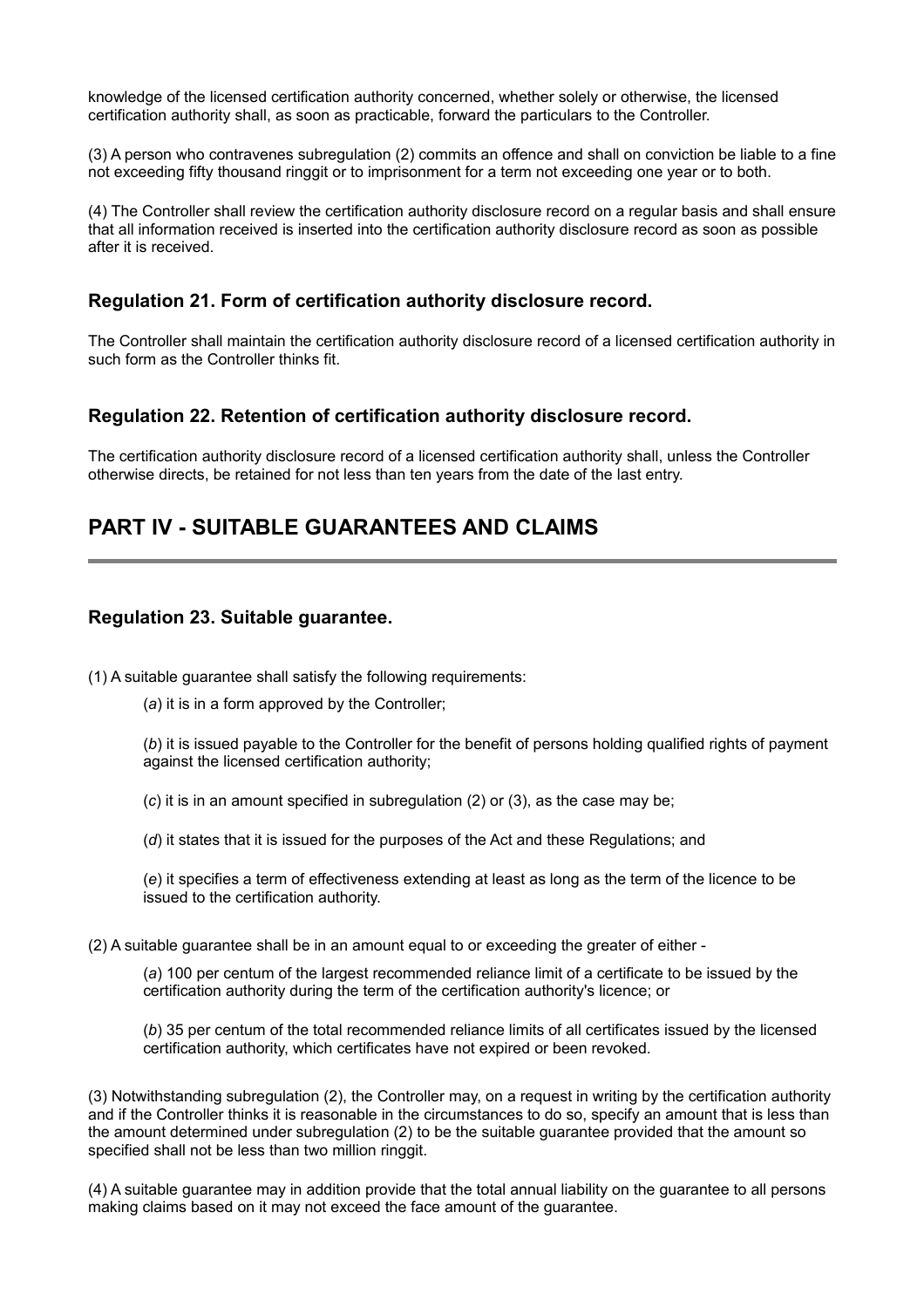(5) The Controller shall hold the suitable guarantee for the period for which the licence is issued and as provided under regulation 24.

## **Regulation 24. Return of suitable guarantee.**

(1) If a licence has expired and will not be renewed or has sooner been revoked or surrendered, the Controller shall return the suitable guarantee or the balance of the suitable guarantee, if any, as the case may be, to the certification authority concerned after all claims on it are settled or after the expiry of a period of three years after such expiry, revocation or surrender, whichever is the later.

(2) If the term of the suitable guarantee would expire in the period referred to in subregulation (1), the Controller shall require the certification authority concerned to renew or extend the term of the suitable guarantee for that period or submit a new suitable guarantee for the period.

(3) A person who contravenes the Controller's request under subregulation (2) commits an offence and shall on conviction be liable to a fine not exceeding fifty thousand ringgit or to imprisonment for a term not exceeding one year or to both.

## **Regulation 25. Collection on suitable guarantee.**

(1) Notwithstanding any provision in the suitable guarantee to the contrary, a person may recover from the issuer of the suitable guarantee the full amount of a qualified right to payment against the person named in the suitable guarantee, or, if there is more than one such qualified right to payment during the term of the suitable guarantee, a rateable share, up to a maximum total liability of the issuer of the suitable guarantee equal to the amount of the suitable guarantee.

(2) Claimants may recover successively on the same suitable guarantee, provided that the total liability on the suitable guarantee to all persons making qualified rights of payment during its term shall not exceed the amount of the suitable guarantee.

(3) In addition to recovering the amount of a qualified right to payment, a claimant may recover from the proceeds of the suitable guarantee, until depleted, legal fees, reasonable in amount, and court costs incurred by the claimant in collecting the claim, provided that the total liability on the suitable guarantee to all persons making qualified rights of payment or recovering legal fees or court costs during its term shall not exceed the amount of the suitable guarantee.

### **Regulation 26. Procedure for claim.**

(1) Subject to regulation 27, a person who asserts that that person has a qualified right to payment against the issuer of a suitable guarantee shall, within thirty days of the judgment of the court on which the qualified right to payment is based, submit a written notice of the claim in Form 4 to the Controller.

(2) A notice under subregulation (1) shall be accompanied by -

- (*a*) the prescribed fee; and
- (*b*) such information or document as the Controller may require.
- (3) If the Controller finds that the claim is in order, the Controller may order the payment and satisfaction of the claim.
- (4)

### **Regulation 27. Claims after suitable guarantee returned.**

<sup>(1)</sup> No claim to recover a qualified right to payment from the proceeds of a suitable guarantee shall be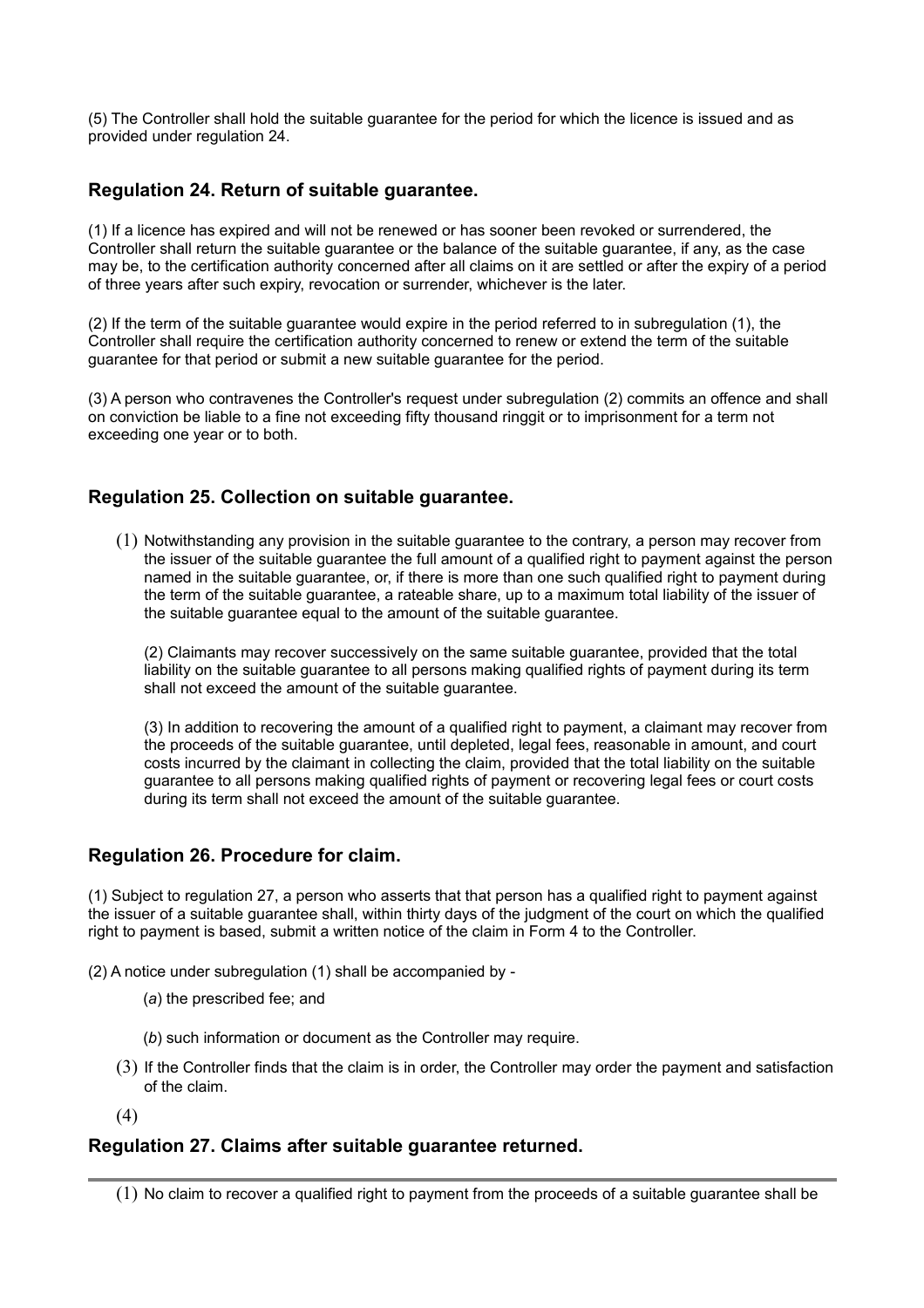made to the Controller under regulation 26 after the Controller has returned the suitable guarantee to the certification authority under regulation 24.

(2) Nothing in subregulation (1) shall be construed as limiting the rights of the claimant to recover a qualified right to payment from the certification authority concerned in execution of the judgment of the court by any other means.

# **PART V - APPROVED DIGITAL SIGNATURE SCHEME AND KEY MANAGEMENT**

### **Regulation 28. Approved digital signature scheme to be used.**

An approved digital signature scheme shall be used for the purpose of generating a key pair, or creating, using or verifying a digital signature under the Act.

## **Regulation 29. Approved digital signature scheme.**

 $(1)$  A digital signature scheme shall be approved for the purposes of the Act and these Regulations if -

(*a*) the digital signature scheme uses a secure public-key algorithm for the generation of the key pair and a secure public-key algorithm and hash function for the creation of the digital signature;

(*b*) the digital signature scheme satisfies the technical component requirements under regulation 81; and

(*c*) the digital signature created is not capable of being modified to contain a subliminal channel.

(2) A key pair used to create and verify a digital signature shall not be used to encrypt and decrypt any messages.

## **Regulation 30. Storage of private keys.**

(1) The data storage medium for the private key may be hardware based or software based.

(2) If the data storage medium of the private key is hardware based, the holder of the private key shall ensure that the token, smart card or other external device in which the private key is stored is kept in a secure place and in a secure manner.

(3) If the data storage medium of the private key is software based, the holder of the private key shall ensure that the computer system in which the private key is stored is reasonably secure.

(4) The personal identification numbers or other data used for the identification of the rightful holder of the private key in conjunction with the data storage medium for the private key shall be kept secret.

## **Regulation 31. Key length.**

A licensed certification authority and a subscriber shall ensure that the key length of its key pair is adequately secure for its purposes.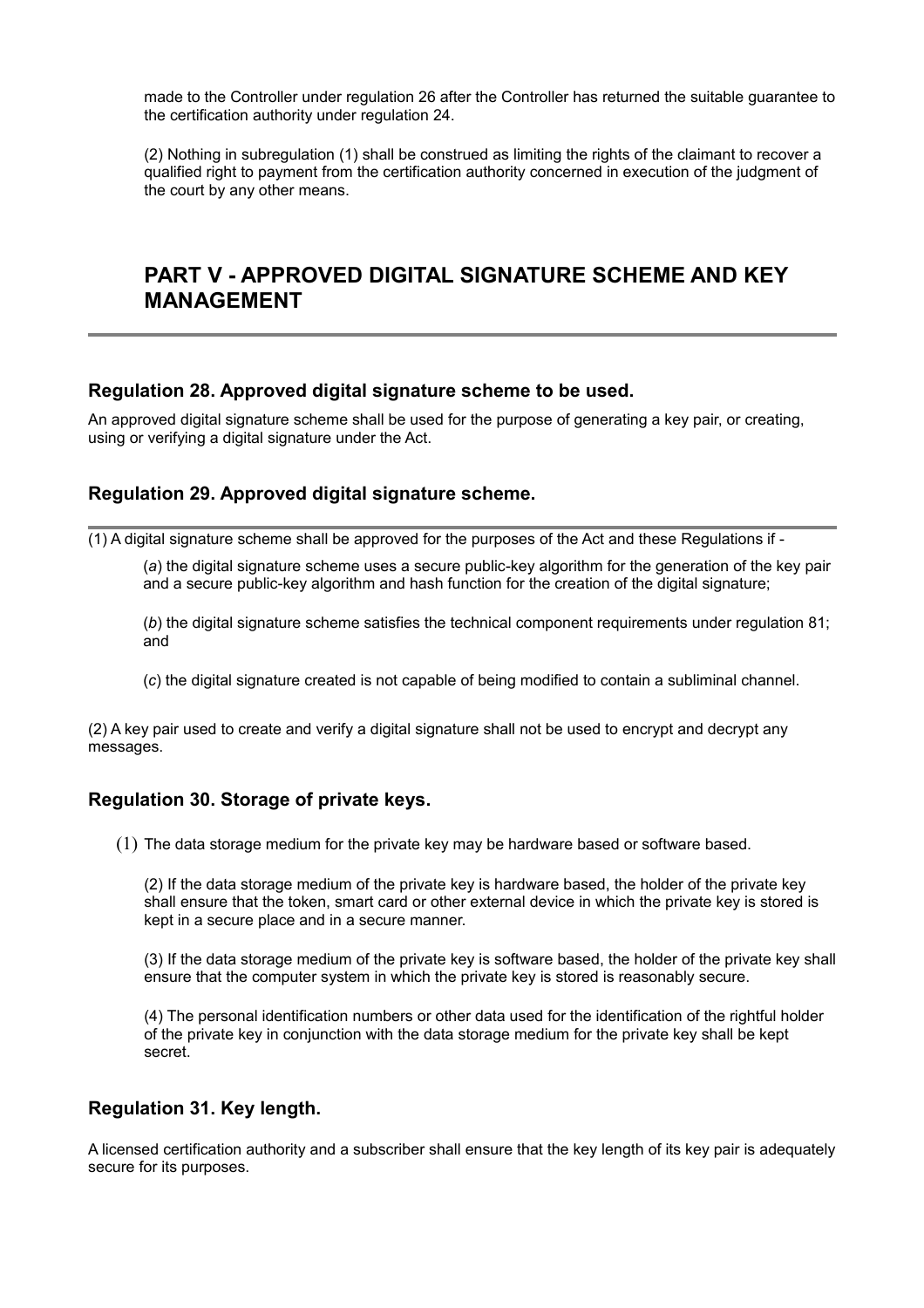## **Regulation 32. Prohibition against duplication of private key.**

(1) No person, except the rightful holder of the private key, shall make or cause to be made any copy of a private key.

(2) A person who contravenes subregulation (1) commits an offence and shall on conviction be liable to a fine not exceeding one hundred thousand ringgit or to imprisonment for a term not exceeding two years or to both.

## **Regulation 33. Disposal of key pairs.**

(1) If a key pair is no longer in use or to be used, or if the private key of the key pair is compromised, the holder of the key pair shall dispose of it in a suitable manner, including by destroying it.

(2) A secure means and method shall be used for the destruction of keys.

(3) Notwithstanding subregulation (1), if the holder desires to retain a key pair that is no longer in use or to be used, or that has been compromised, the holder shall ensure that the key pair is stored by a reasonably secure method.

# **PART VI - REGULATION OF CERTIFICATION PRACTICE**

## **Regulation 34. Key generation.**

(1) A subscriber's key pair may be generated by -

(*a*) the subscriber; or

(*b*) the licensed certification authority for the subscriber on a written request by the subscriber and on payment of the approved fee.

(2) If the subscriber generates the key pair, the licensed certification authority shall reasonably ascertain whether the subscriber has used the prescribed technical components for the generation of the key pair and for the storage of the key pair.

(3) If the licensed certification authority generates a key pair for the subscriber, the licensed certification authority shall ensure that -

(*a*) it uses a secure protocol that incorporates adequate safeguards and security features for the distribution or transmission of the private key to the subscriber; and

(*b*) no copy of the subscriber's private key is retained or otherwise kept by the licensed certification authority.

(4) A licensed certification authority that contravenes subregulation (3) commits an offence and shall on conviction be liable to a fine not exceeding one hundred thousand ringgit or to imprisonment for a term not exceeding two years or to both.

## **Regulation 35. Certification practice statement.**

(1) A licensed certification authority shall issue or make available to a subscriber before or at the time the subscriber applies for a certificate from the licensed certification authority a copy of its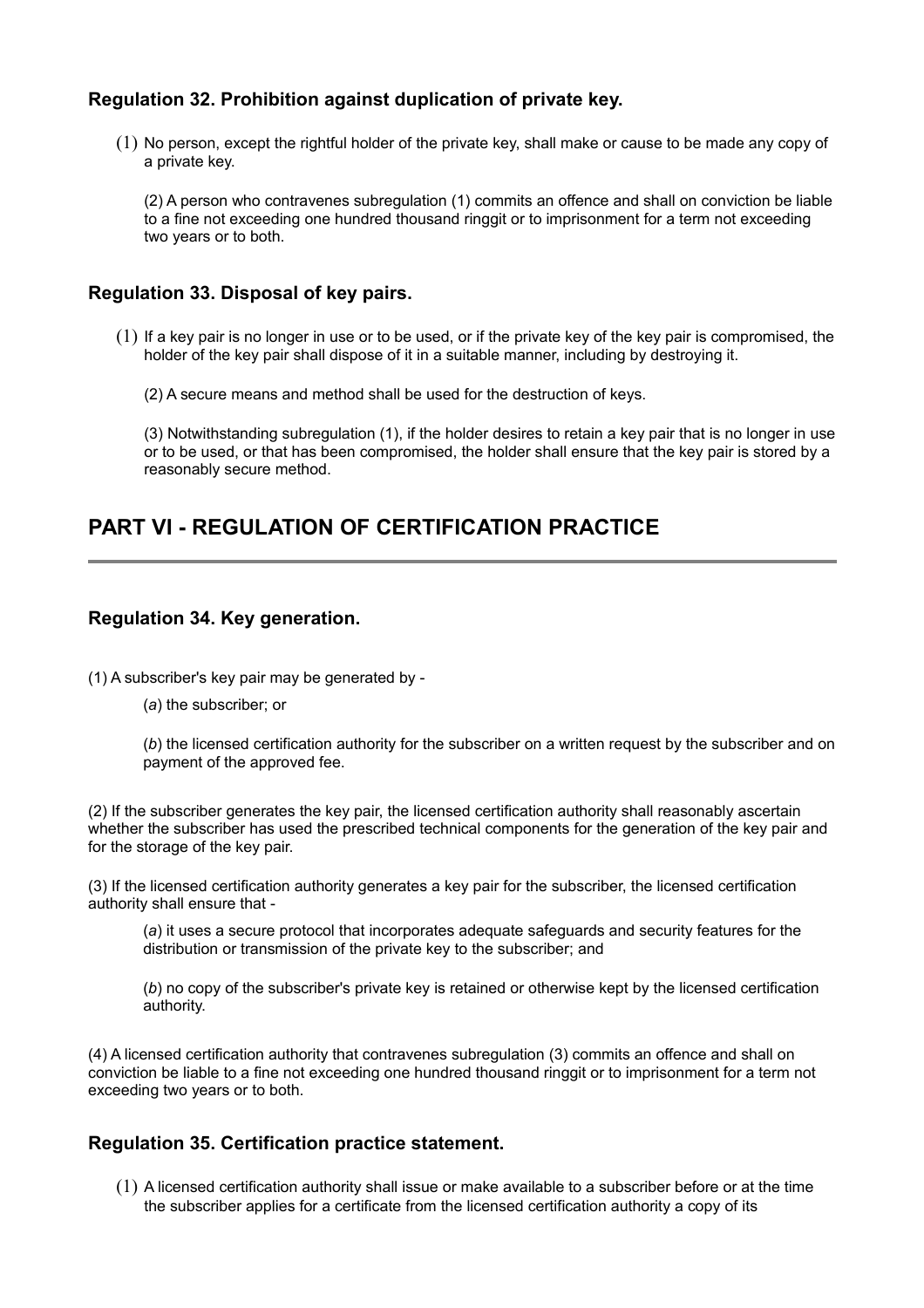certification practice statement.

(2) A certification practice statement shall contain all the particulars specified in the Third Schedule.

(3) Nothing in subregulation (2) shall prevent the licensed certification authority from adopting a more comprehensive certification practice statement provided it is not inconsistent with the Act and these Regulations.

(4) The certification practice statement shall be in such form as the Controller may determine.

## **Regulation 36. Duty of instruction.**

(1) A licensed certification authority shall instruct an applicant for a certificate concerning -

- (*a*) the measures necessary to contribute to secure digital signatures and their reliable verification;
- (*b*) which technical components fulfill the requirements of regulation 81; and
- (*c*) the attribution of digital signatures created with the subscriber's private key.

(2) A licensed certification authority shall inform the applicant that data with digital signatures may need to be re-signed before the security value of an available digital signature decreases with time.

(3) If data are re-signed under subregulation (2), the new digital signature shall include the earlier digital signature or signatures and shall bear a time-stamp.

## **Regulation 37. Application for certificate.**

(1) An application for a certificate shall be made in writing to the licensed certification authority.

(2) An application under subregulation (1) shall contain the following particulars:

(*a*) the name and address of the subscriber;

(*b*) the telephone and facsimile number of the subscriber, if any;

(*c*) the electronic mail or other address by which the subscriber may be contacted electronically, if any;

(*d*) the distinguished name of the subscriber;

(*e*) any pseudonym to be used to preserve the anonymity of the subscriber;

(*f*) the public key corresponding to the subscriber's private key, if the subscriber generates his own key pair;

(*g*) an identifier of the algorithms with which the subscriber's public key is intended to be used, if the subscriber generates his own key pair;

(*h*) a statement of the period for which the certificate is required;

(*i*) a statement of any limitations on the authority of the subscriber who is to be the signer;

(*j*) the recommended reliance limit required for the certificate; and

(*k*) either the distinguished name of the repository designated for publication of notice of revocation or suspension of the certificate, or a specification of the method by which notice of revocation or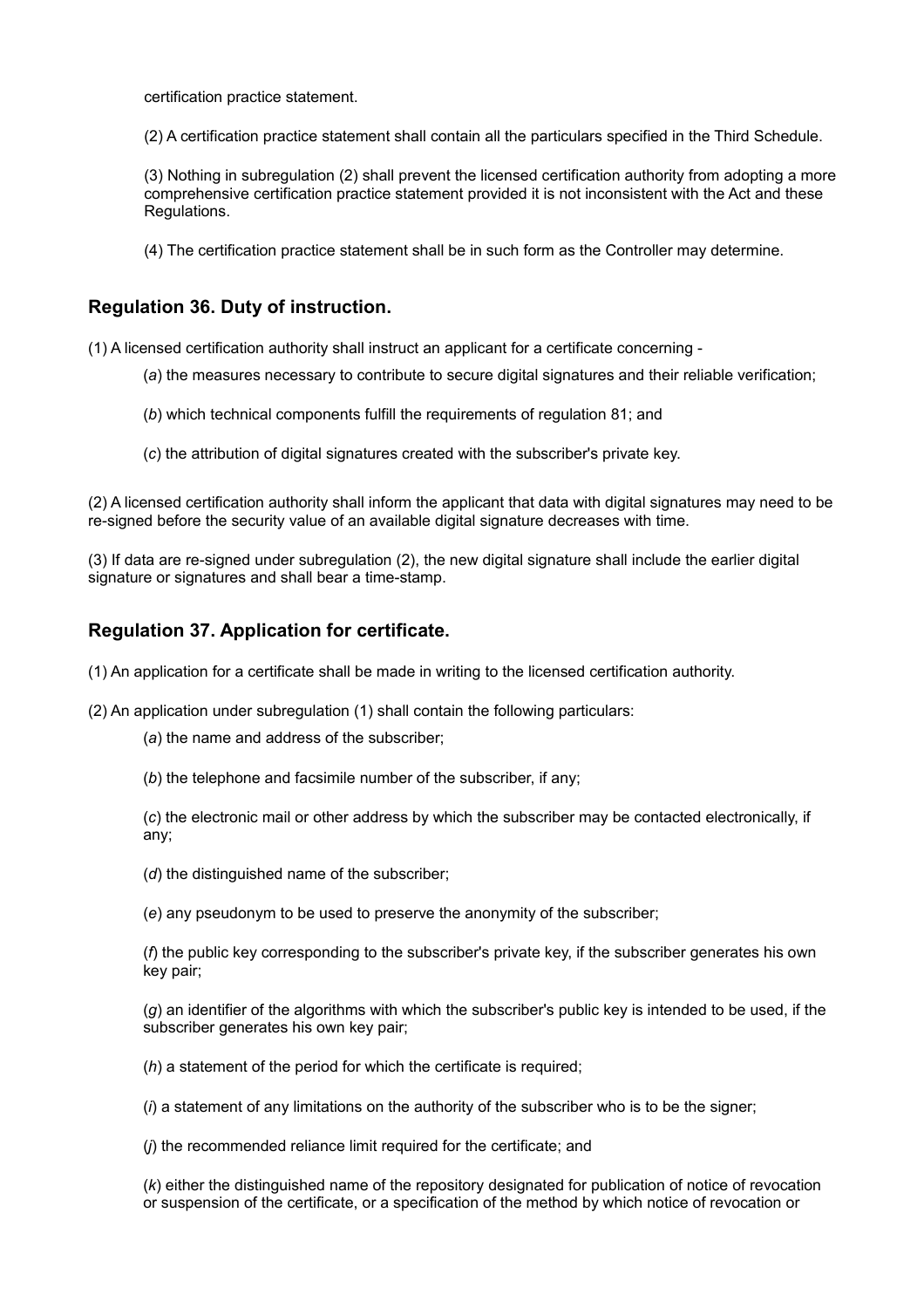suspension of the certificate is to be given.

- (3) An application under subregulation (1) shall be accompanied by
	- (*a*) the approved fee; and
	- (*b*) such other information or document as the licensed certification authority may require.

(4) The licensed certification authority may, at its discretion, refuse to allow a subscriber to use a pseudonym.

## **Regulation 38. Issue of certificate.**

(1) On receipt of an application under regulation 37, the licensed certification authority shall consider the application.

(2) If the licensed certification authority is satisfied as to the identity of the subscriber, the licensed certification authority may issue a certificate to the subscriber, with or without conditions, or refuse the certificate.

(3) A certificate issued by a licensed certification authority under subregulation (2) shall contain or incorporate by reference the following particulars:

(*a*) a statement that the type of the certificate is in accordance with this regulation;

(*b*) the licence number, the date and time of the issue, and the date and time of the expiry, of its licence;

(*c*) the serial number of the certificate, that must be unique among the certificates issued by the licensed certification authority;

(*d*) a statement whether the certificate is a transactional certificate;

- (*e*) the name by which the subscriber is generally known or the pseudonym to be used;
- (*f*) the distinguished name of the subscriber;
- (*g*) the public key corresponding to the subscriber's private key;
- (*h*) an identifier of the algorithms with which the subscriber's public key is intended to be used;
- (*i*) the date and time on which the certificate is issued and accepted;
- (*j*) the date and time on which the certificate expires;

(*k*) the distinguished name of the licensed certification authority issuing the certificate;

(*l*) an identifier of the algorithm or algorithms used to sign the certificate, in the form generally accepted in the subscriber's industry;

(*m*) the recommended reliance limit of the certificate;

(*n*) either the distinguished name of the repository designated for publication of notice of revocation or suspension of the certificate, or a specification of the method by which notice of revocation or suspension of the certificate is to be given; and

(*o*) a statement indicating the location of the licensed certification authority's certification practice statement, the method or procedure by which it may be retrieved, its form and structure, its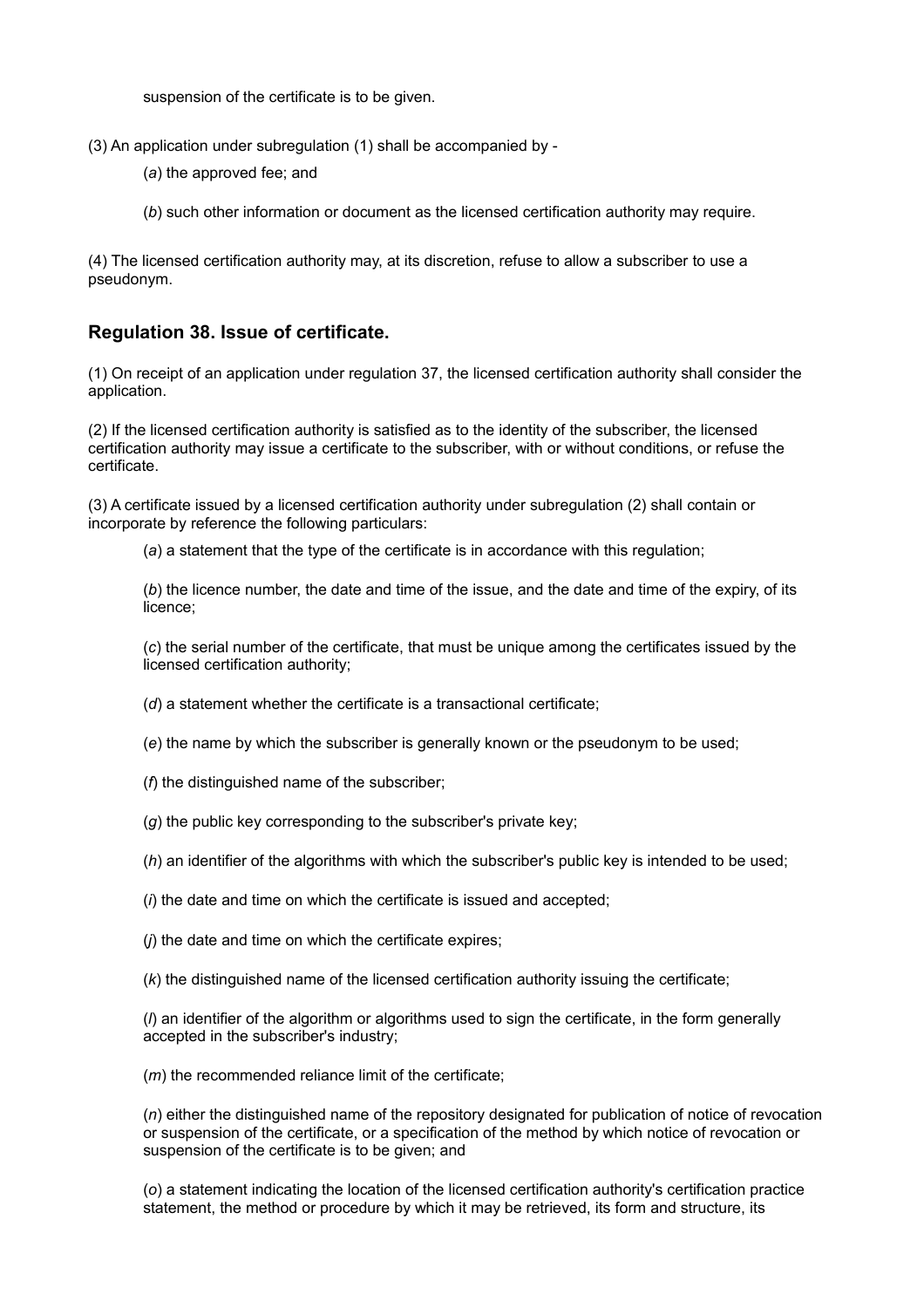authorship and its date.

(4) A certificate issued by a licensed certification authority under subregulation (2) may, at the option of the subscriber and the licensed certification authority, contain or incorporate by reference all or any of the following particulars:

(*a*) one or more additional, secondary public keys;

(*b*) identifiers or usage indicators related to public keys;

(*c*) references incorporating any applicable certification practice statements;

(*d*) any other available documents material to the certificate, the issuing licensed certification authority or the accepting subscriber.

(5) The data in a certificate shall be in such form as the Controller may determine.

(6) A certificate shall be digitally signed by the issuing licensed certification authority.

(7) The licensed certification authority shall keep and maintain a Register of Certificates containing a list of the certificates issued by it in such form as the Controller may determine.

(8) If the licensed certification authority refuses a certificate under subregulation (2), the licensed certification authority shall immediately notify the applicant in writing and shall immediately refund the approved fee.

(9) The licensed certification authority may classify the certificates issued by it according to designated levels of trust and may issue certificates according to such classification.

## **Regulation 39. Certificate Revocation List.**

(1) A licensed certification authority shall keep and maintain a Certificate Revocation List that shall contain a list of all certificates revoked by the licensed certification authority together with the date and time of revocation.

(2) A Certificate Revocation List shall be digitally signed by the licensed certification authority.

(3) The licensed certification authority shall publish the Certificate Revocation List in at least one recognised repository.

(4) The licensed certification authority shall keep the Certificate Revocation List under constant review and shall enter all relevant information as soon as possible after it is received or determined but no later than the end of the business day on which it is received or determined.

(5) The licensed certification authority shall publish an up-dated Certificate Revocation List at least once in every twenty-four hours.

## **Regulation 40. Chargeable fees.**

A licensed certification authority may impose such fees and charges for its services as may be approved by the Controller.

## **Regulation 41. Qualification and registration of auditors.**

(1) A certified public accountant or an accredited computer security professional intending to act as a compliance auditor under section 20 of the Act shall satisfy the following requirements: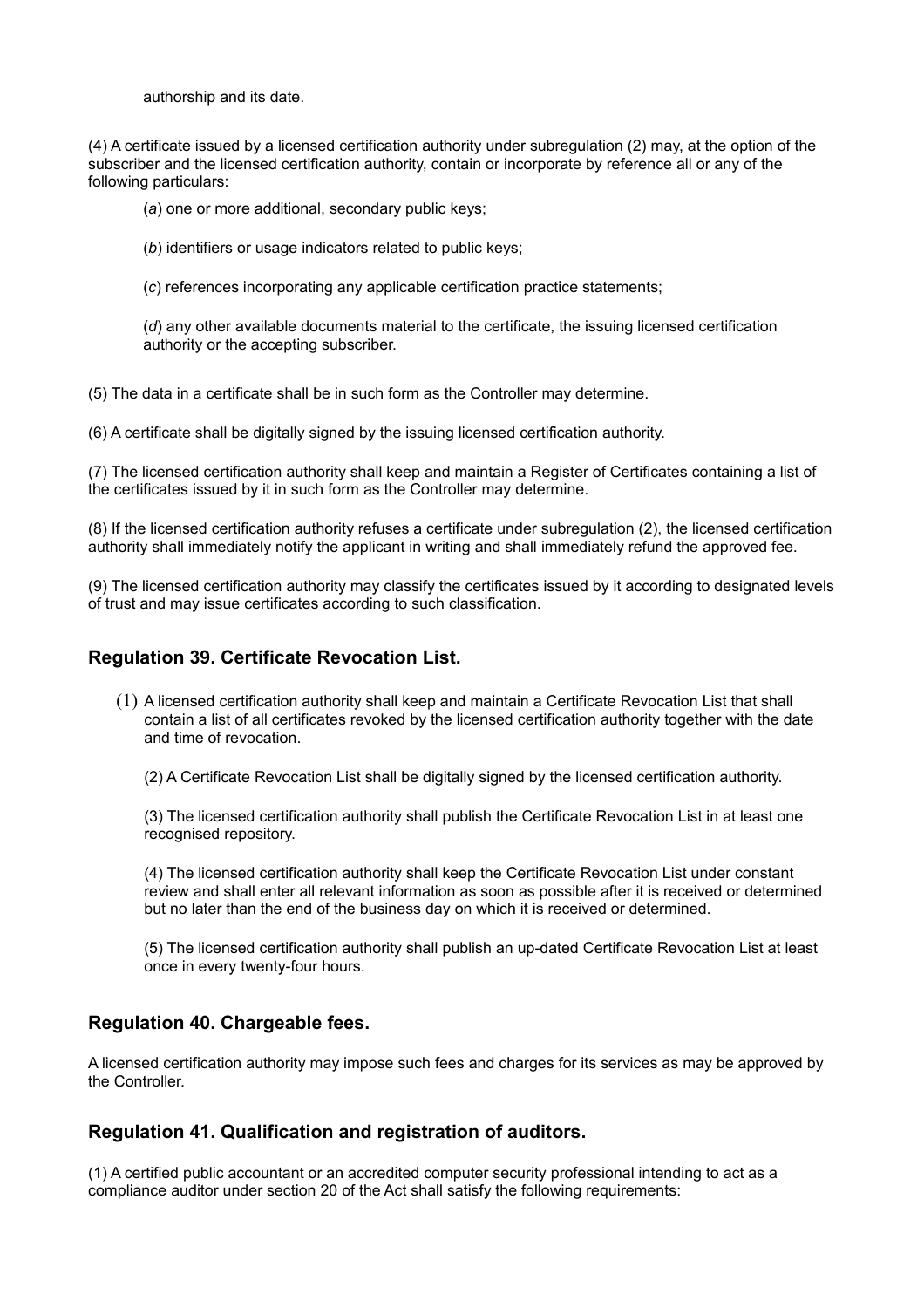(*a*) holds such accreditation or qualification as the Controller may determine;

(*b*) has at least two years experience in trusted computer information systems, trusted telecommunications networking environments and professional audit techniques;

(*c*) has at least two years experience in digital signature technology, standards and practices; and

(*d*) demonstrates knowledge of the requirements of the Act and these Regulations that satisfies the Controller.

(2) A certified public accountant or an accredited computer security professional intending to act as a compliance auditor under section 20 of the Act shall apply in writing to the Controller to be registered as a qualified auditor.

(3) If the Controller is satisfied that the requirements under subregulation (1) have been complied with, the Controller may register the applicant as a qualified auditor.

(4) A qualified auditor registered with the Controller under these Regulations shall not operate as or in any way participate in the operation of or be concerned in a certification authority, a repository or a date/time stamp service.

(5) The Controller shall keep and maintain a Register of Qualified Auditors in such form as he thinks fit.

(6) A person may inspect the Register of Qualified Auditors and make copies of or take extracts from the Register.

## **Regulation 42. Procedure for annual compliance audit.**

(1) The qualified auditor shall give the licensed certification authority at least seven days written notice before the qualified auditor carries out the annual compliance audit.

(2) The licensed certification authority shall make available any information, document or personnel as may be required by the qualified auditor.

(3) Based on the information gathered in the audit, the qualified auditor shall categorise the licensed certification authority's compliance as one of the following:

(*a*) full compliance, if the licensed certification authority appears to comply with all the requirements of the Act and these Regulations;

(*b*) substantial compliance, if the licensed certification authority appears generally to comply with the requirements of the Act and these Regulations but one or more instances of non-compliance or of inability to demonstrate compliance were found in the audited sample, that were likely to be inconsequential:

(*c*) partial compliance, if the licensed certification authority appears to comply with some of the requirements of the Act and these Regulations but was found not to have complied with or not to be able to demonstrate compliance with one or more important safeguards; or

(*d*) non-compliance, if the licensed certification authority

(i) complies with few or none of the requirements of the Act or these Regulations;

(ii) fails to keep adequate records to demonstrate compliance with more than a few requirements; or

(iii) refused to submit to an audit.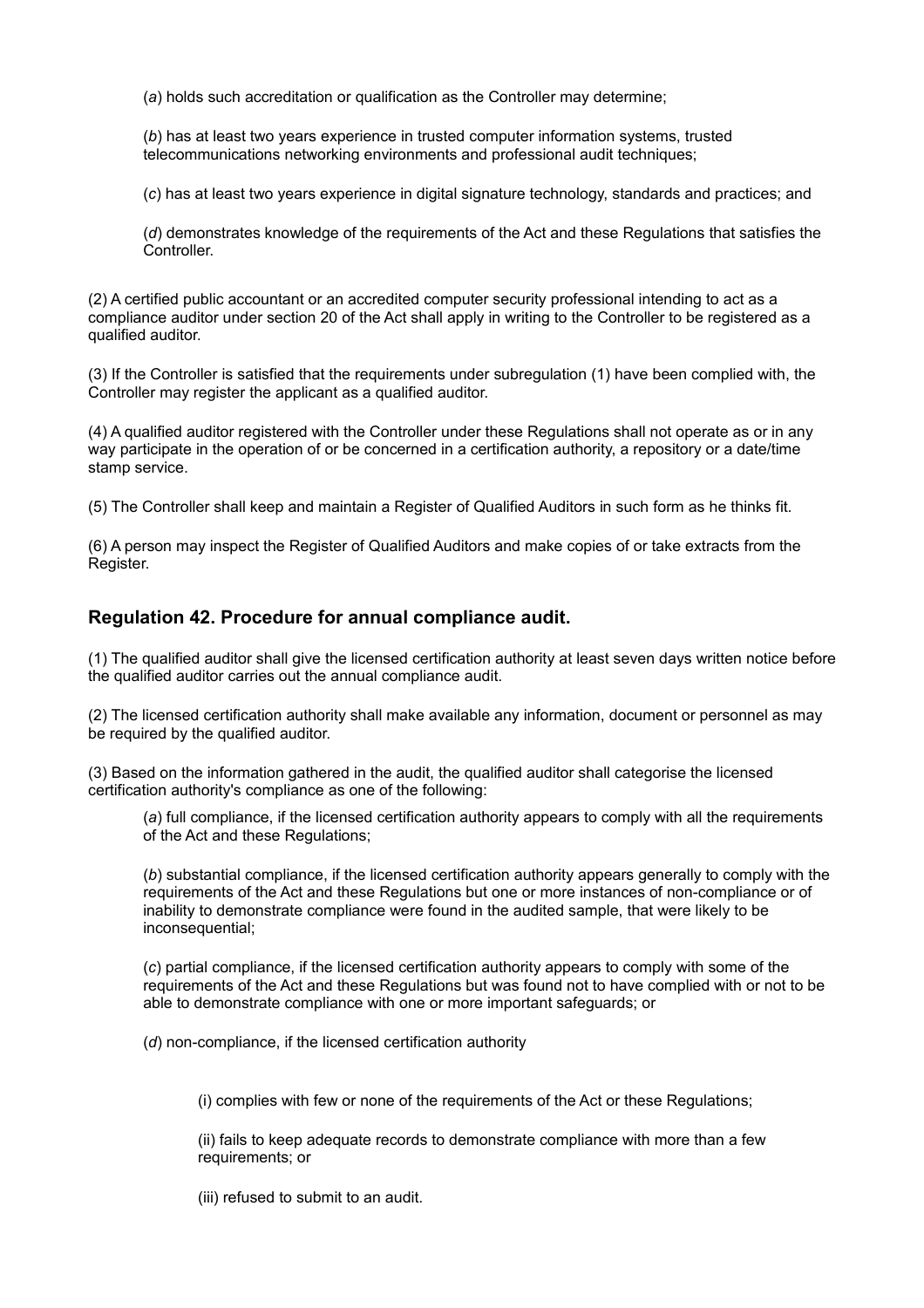## **Regulation 43. Auditor's report.**

(1) The qualified auditor shall within fourteen days from the completion of a compliance audit under regulation 42 submit a written report to the Controller.

(2) The auditor's report shall contain -

- (*a*) the date of the audit;
- (*b*) a list of the information or documents studied or of the personnel interviewed;
- (*c*) the extent of compliance with the Act and these Regulations;
- (*d*) the results of the audit;
- (*e*) the categorisation of the licensed certification authority; and

(*f*) such other information as the qualified auditor thinks fit.

#### **Regulation 44. Additional compliance audits.**

(1) In addition to the annual compliance audit required under section 20 of the Act, the qualified auditor may carry out additional and unscheduled audits on a licensed certification authority.

(2) No notice shall be required to be given of an audit under subregulation (1).

## **Regulation 45. Offence to obstruct or interfere with compliance audit.**

A person who obstructs or interferes with a compliance audit under regulation 42 or 44 commits an offence and shall on conviction be liable to a fine not exceeding fifty thousand ringgit or to imprisonment for a term not exceeding one year or to both.

### **Regulation 46. Consequence of failing annual compliance audit.**

(1) The Controller shall consider the results of the annual compliance audit when considering an application to renew a licence under regulation 12.

(2) A finding of non-compliance under regulation 42 shall be a ground for the revocation of a licence under section 9 of the Act or for the refusal to renew a licence under section 17 of the Act.

# **PART VIII - REPOSITORIES**

## **Regulation 47. Stages of certificate of recognition for repositories.**

(1) A certificate of recognition for a repository shall be issued in two stages, namely -

- (*a*) the establishment stage; and
- (*b*) the operation stage.

(2) No person shall carry on or operate, or hold himself out as carrying on or operating, as a recognised repository unless that person has been issued with the operation stage of the certificate of recognition.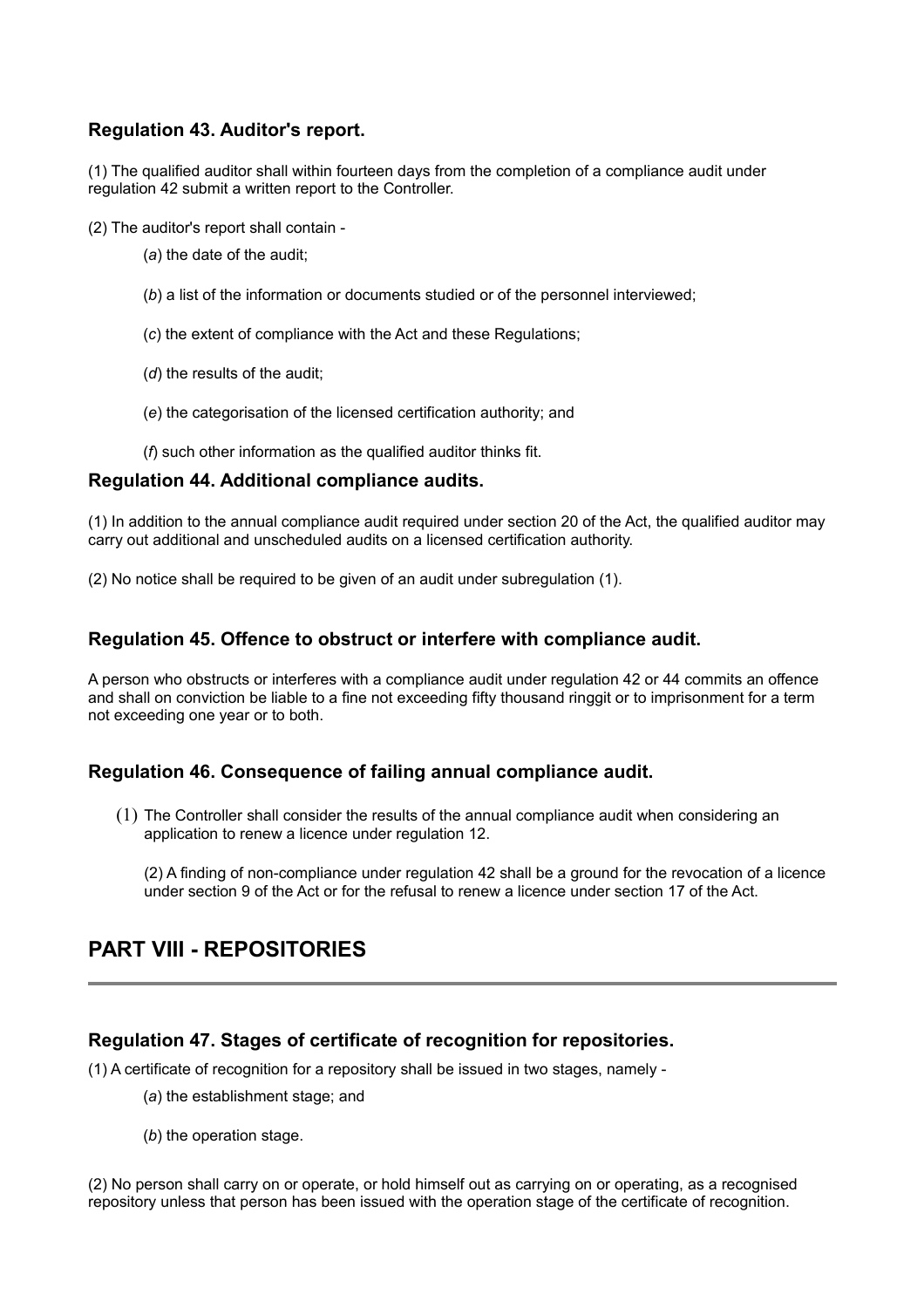(3) A person who contravenes subregulation (2) commits an offence and shall on conviction be liable to a fine not exceeding one hundred thousand ringgit or to imprisonment for a term not exceeding two years or to both.

(4) The establishment stage of a certificate of recognition may be issued for any period not exceeding one year.

(5) An application for a certificate of recognition shall be deemed to be withdrawn and shall not be further proceeded with, without prejudice to a fresh application being made by the applicant, if -

(*a*) the applicant fails to apply for the operation stage of the certificate of recognition before the expiry of the period specified in subregulation (4); or

(*b*) an application for the operation stage of the certificate of recognition having duly been made within the period specified in subregulation (4), the applicant is not issued with the operation stage of the certificate of recognition.

(6) Nothing in these Regulations shall be construed so as to require an applicant to apply for the establishment stage of a certificate of recognition as a condition for applying for the operation stage of a certificate of recognition if the applicant is otherwise able to satisfy the prescribed requirements to apply for the operation stage of a certificate of recognition.

## **Regulation 48. Qualification requirements for recognition.**

A person intending to carry on or operate as a repository shall satisfy the following requirements:

(*a*) it is a body corporate incorporated in Malaysia or a partnership within the meaning of the Partnership Act 1961;

(*b*) it maintains a registered office in Malaysia;

(*c*) it has working capital reasonably sufficient, according to the requirements of the Controller, to enable it to conduct business as a repository;

(*d*) it employs as operative personnel only persons who -

(i) have not been convicted within the past fifteen years of an offence involving fraud, false statement or deception; and

(ii) have demonstrated knowledge and proficiency in following the requirements of the Act and these Regulations;

(*e*) the repository includes a data base that is capable of containing -

(i) certification authority disclosure records for licensed certification authorities;

(ii) certificates to be published in the repository;

(iii) notices of suspended or revoked certificates to be published by a licensed certification authority or any person suspending or revoking certificates;

(iv) notices of termination of suspension of certificates to be published by a licensed certification authority or any person suspending certificates;

(v) advisory statements, written defences thereto and decisions made by the Controller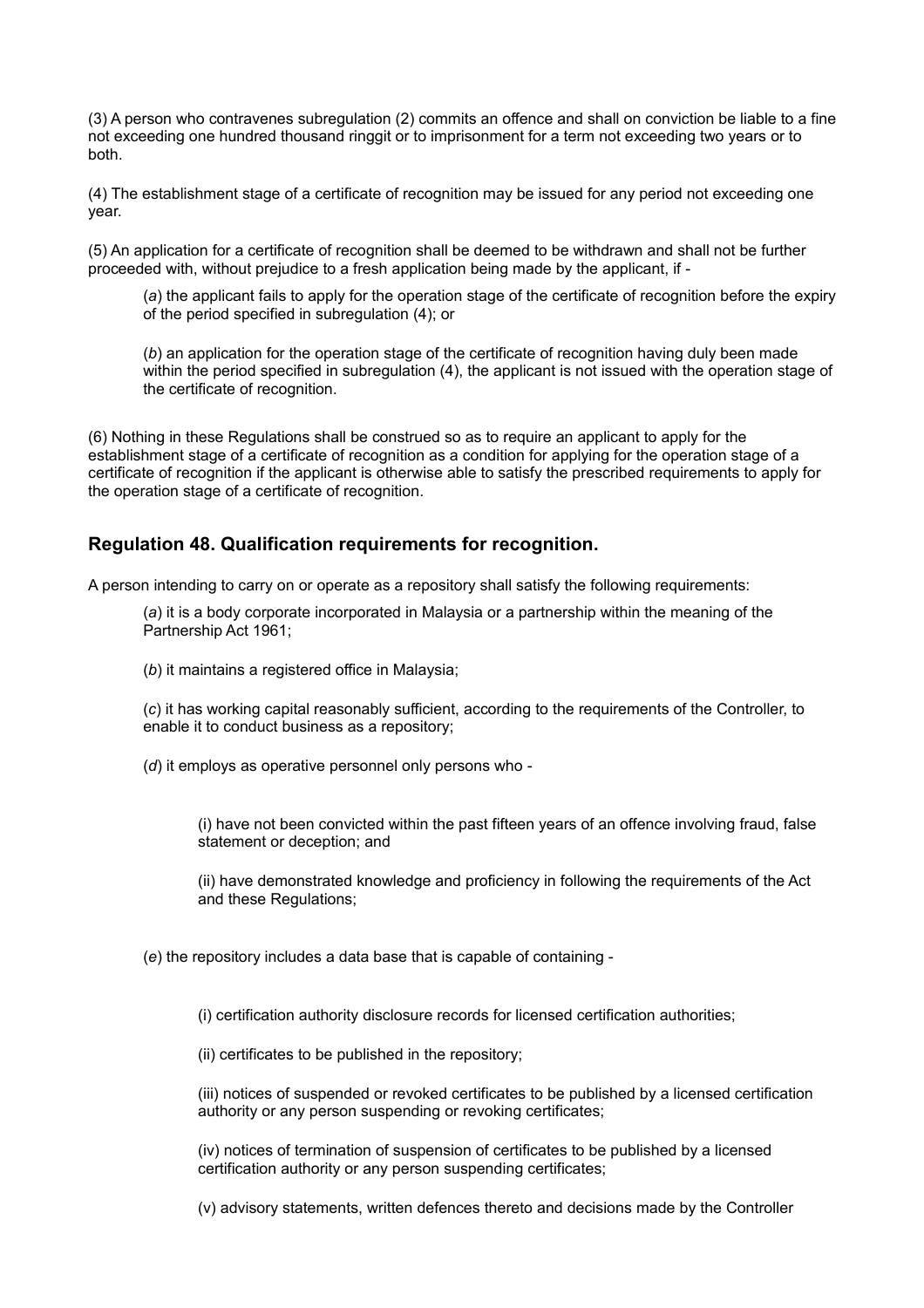thereon to be published by the Controller under the Act and these Regulations; and

(vi) such other information as the Controller thinks fit;

(*f)* it operates by means of a trustworthy system;

(*g*) the repository contains no significant amount of information that the Controller finds is known or likely to be untrue, inaccurate or not reasonably reliable;

(*h*) the repository contains certificates published by certification authorities that are required to conform to rules of practice that are similar to or more stringent than the requirements of the Act and these Regulations;

(*i*) it keeps and maintains an archive of certificates that have been suspended or revoked, or that have expired, within at least the preceding ten years;

(*j*) it complies with the certification, standards and technical requirements under the Act and these Regulations; and

(*k*) it complies with such other requirements as the Controller thinks fit.

## **Regulation 49. Functions of recognised repository.**

(1) A recognised repository shall -

•

(*a*) maintain a publicly accessible data base for the purposes of publishing the information required to be published under the Act and these Regulations;

(*b*) publish the certification authority disclosure records for licensed certification authorities as the Controller may require;

(*c*) publish such advisory statements, written defences thereto and decisions by the Controller thereon and such other information as the Controller may require;

(*d*) publish such information as a licensed certification authority may require; and

- (*e*) publish such other information as the recognised repository deems fit.
- (2) A recognised repository shall publish all information received and requested to be published not later than one business day after receipt of the request and information.

(3) If for any reason the recognised repository is unable to comply with the time limit specified in subregulation (2), the recognised repository shall immediately upon receipt of the request and information notify the requester in writing of that fact.

(4) A person who contravenes subregulation (3) commits an offence and shall on conviction be liable to a fine not exceeding twenty thousand ringgit or to imprisonment for a term not exceeding six months or to both.

### **Regulation 50. Chargeable fees.**

A recognised repository may impose such fees and charges for its services as may be approved by the Controller.

**Regulation 51. Application for certificate of recognition.**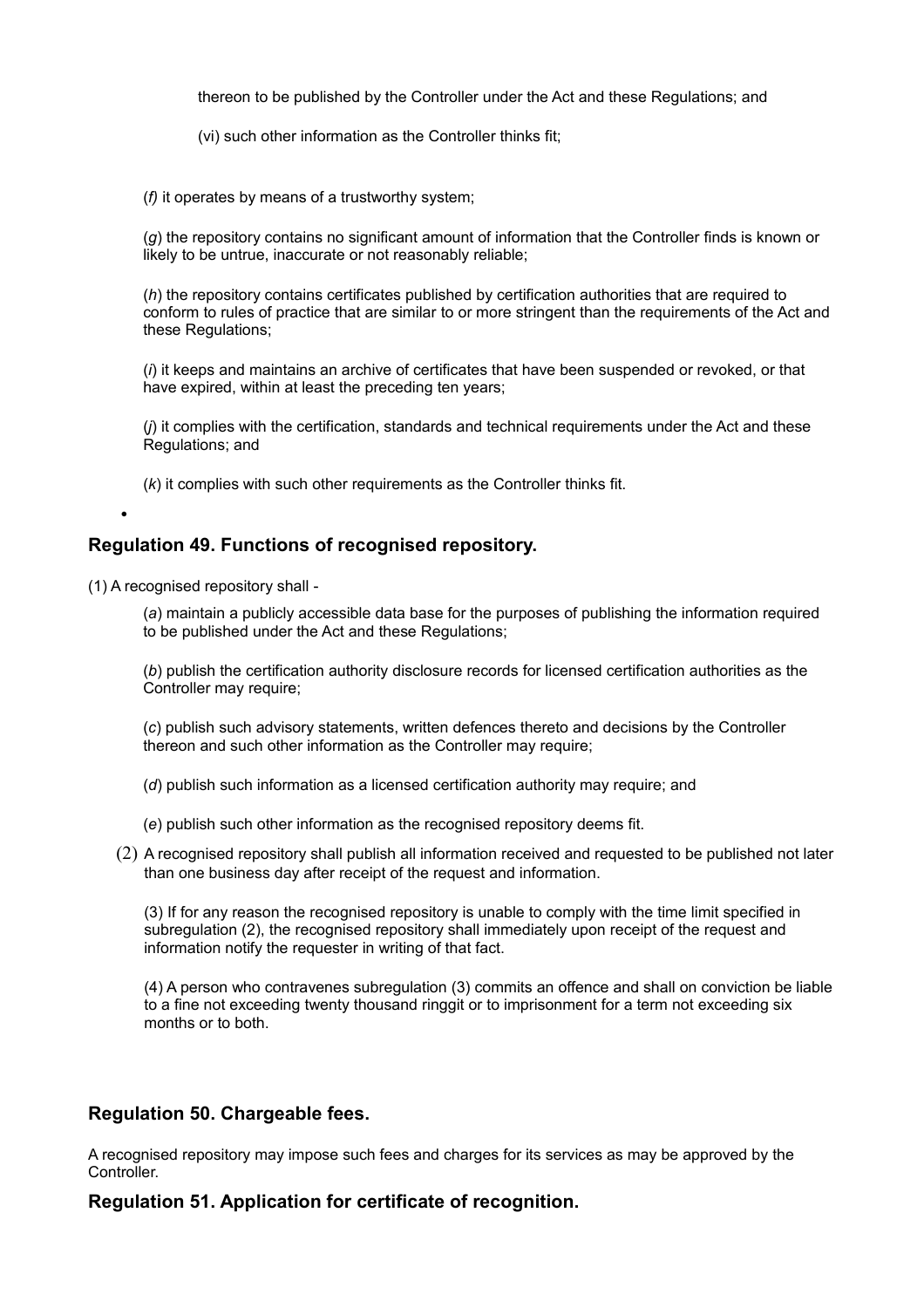- (1) An application for the recognition of the repository shall be made to the Controller in Form 1.
- (2) An application under subregulation (1) shall be accompanied by
	- (*a*) the information required under regulation 52 or 53, as the case may be;
	- (*b*) the prescribed fee; and
	- (*c*) such other information or document as the Controller may require.

(3) The Controller may, on an application for the operation stage of a certificate of recognition, require the applicant to demonstrate any part of its operating procedure and may require independent testing of the software, hardware, technical components, algorithms, standards and other pertinent parameters and other equipment to be used by the applicant, at the applicant's expense, for the purpose of ascertaining its security and trustworthiness.

(4) If any information or document required under subregulation (2) is not provided by the applicant or any demonstration or test required under subregulation (3) is not complied with within the time specified in the requirement or any extension thereof granted by the Controller, the application shall be deemed to be withdrawn and shall not be further proceeded with, without prejudice to a fresh application being made by the applicant.

## **Regulation 52. Information required for establishment stage.**

An application for the establishment stage of a certificate of recognition shall contain the following information:

- (*a*) the particulars of the applicant;
- (*b*) the anticipated operational costs and proposed financing;
- (*c*) details of the personnel to be employed and their qualifications, if available;
- (*d*) the proposed operating procedure; and
- (*e*) the services to be provided and the fees and charges to be imposed therefor.

# • **Regulation 53. Information required for operation stage.**

•

An application for the operation stage of a certificate of recognition shall contain -

(*a*) all valid information submitted for the establishment stage;

(*b*) all new information and all the changes to the information submitted for the establishment stage, if any; and

(*c*) a report from a qualified auditor certifying that the prescribed certification, standards and technical requirements have been satisfied.

### **Regulation 54. Issue and renewal of certificate of recognition.**

- (1) On receipt of an application under regulation 51, the Controller shall consider the application.
	- (2) If the Controller is satisfied as to the qualification and suitability of the repository, the Controller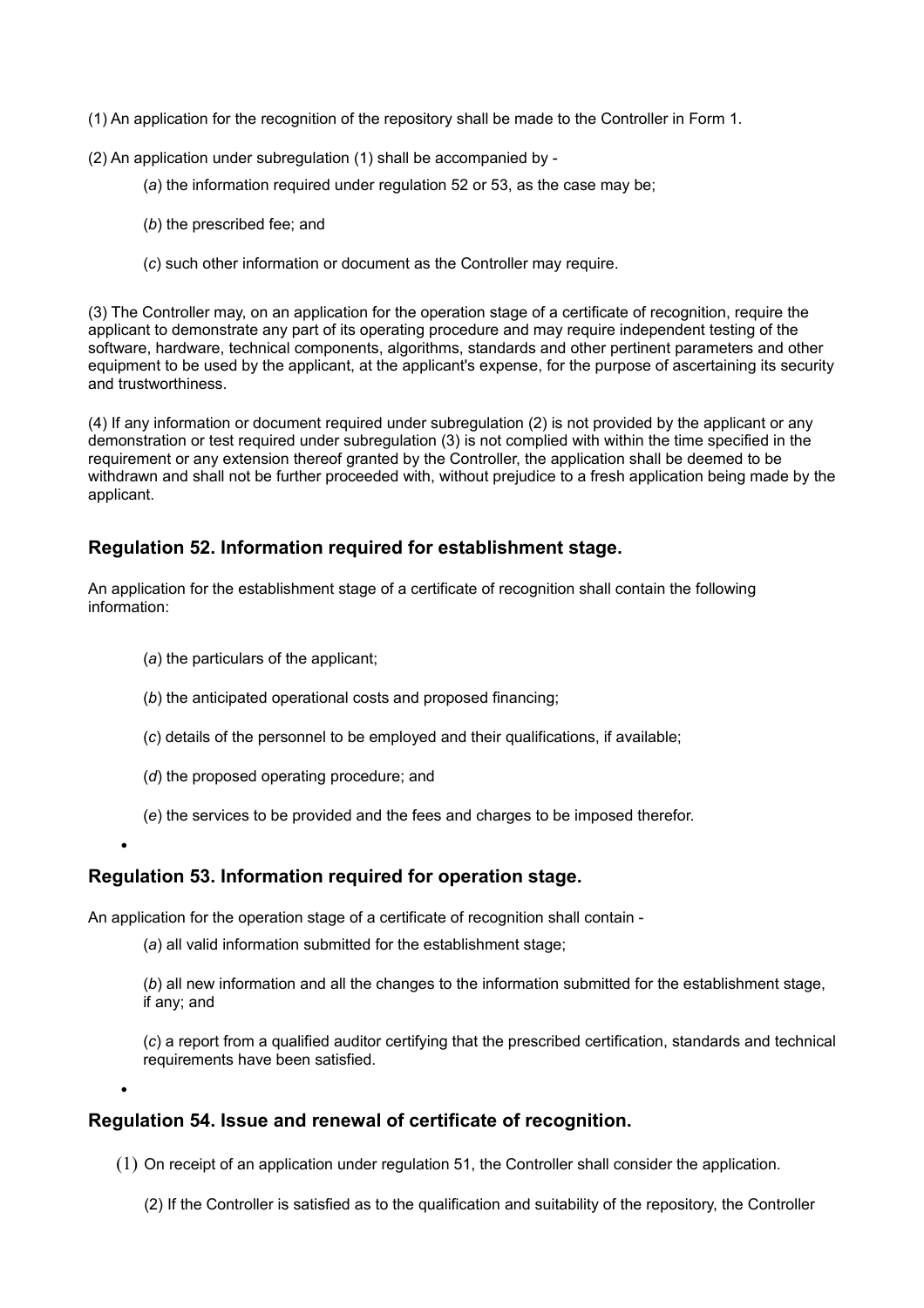may issue a certificate of recognition in Form 5, with or without conditions, or may refuse the certificate of recognition.

(3) The Controller shall specify the stage for which the certificate of recognition is issued, the duration of the certificate of recognition and its serial number in the certificate of recognition.

(4) If the Controller refuses a certificate of recognition under subregulation (2), the Controller shall immediately notify the applicant in writing of his refusal.

(5) The decision of the Controller under subregulation (4) shall be final and shall not be questioned in any court.

(6) The prescribed granting fee and annual operating fee for the first year of operation shall be payable to the Controller on the issuance of the operation stage of the certificate of recognition.

(7) The prescribed annual operating fee for the second and subsequent years of operation shall be payable at such time as may be determined by the Controller.

(8) A certificate of recognition shall be renewable on application.

(9) An application for the renewal of a certificate of recognition shall be made in Form 1.

(10) An application under subregulation (9) shall be accompanied by -

### **Regulation 55. Revocation of certificate of recognition.**

(1) The Controller may revoke a certificate of recognition issued under regulation 54 -

(*a*) if the Controller finds that the recognised repository no longer satisfies the requirements specified under regulation 48; or

(*b*) if the validity period of the certificate of recognition has expired.

(2) A revocation under paragraph (1)(*b*) shall be without prejudice to a fresh application for a certificate of recognition being made by the repository.

#### **Regulation 56. Surrender of certificate of recognition.**

(1) A recognised repository may surrender its certificate of recognition by forwarding it to the Controller with a written notice of its surrender.

(2) The surrender shall take effect on the date the Controller receives the certificate of recognition and the notice under subregulation (1), or if a later date is specified in the notice, on that date.

(3) On receipt of a notice of surrender under subregulation (1), the Controller shall immediately cause such surrender to be published in such form and manner as he may determine.

(4) A recognised repository intending to surrender its certificate of recognition shall, not less than ninety days before the date the surrender is intended to take effect, notify all its clients in writing of its intention.

(5) A recognised repository that contravenes subregulation (4) commits an offence and shall on conviction be liable to a fine not exceeding ten thousand ringgit or to imprisonment for a term not exceeding three months or to both.

#### **Regulation 57. Register of Recognised Repositories.**

(1) The Controller shall keep and maintain a Register of Recognised Repositories in such form as he thinks fit.

(2) A person may inspect the Register of Recognised Repositories and make copies of or take extracts from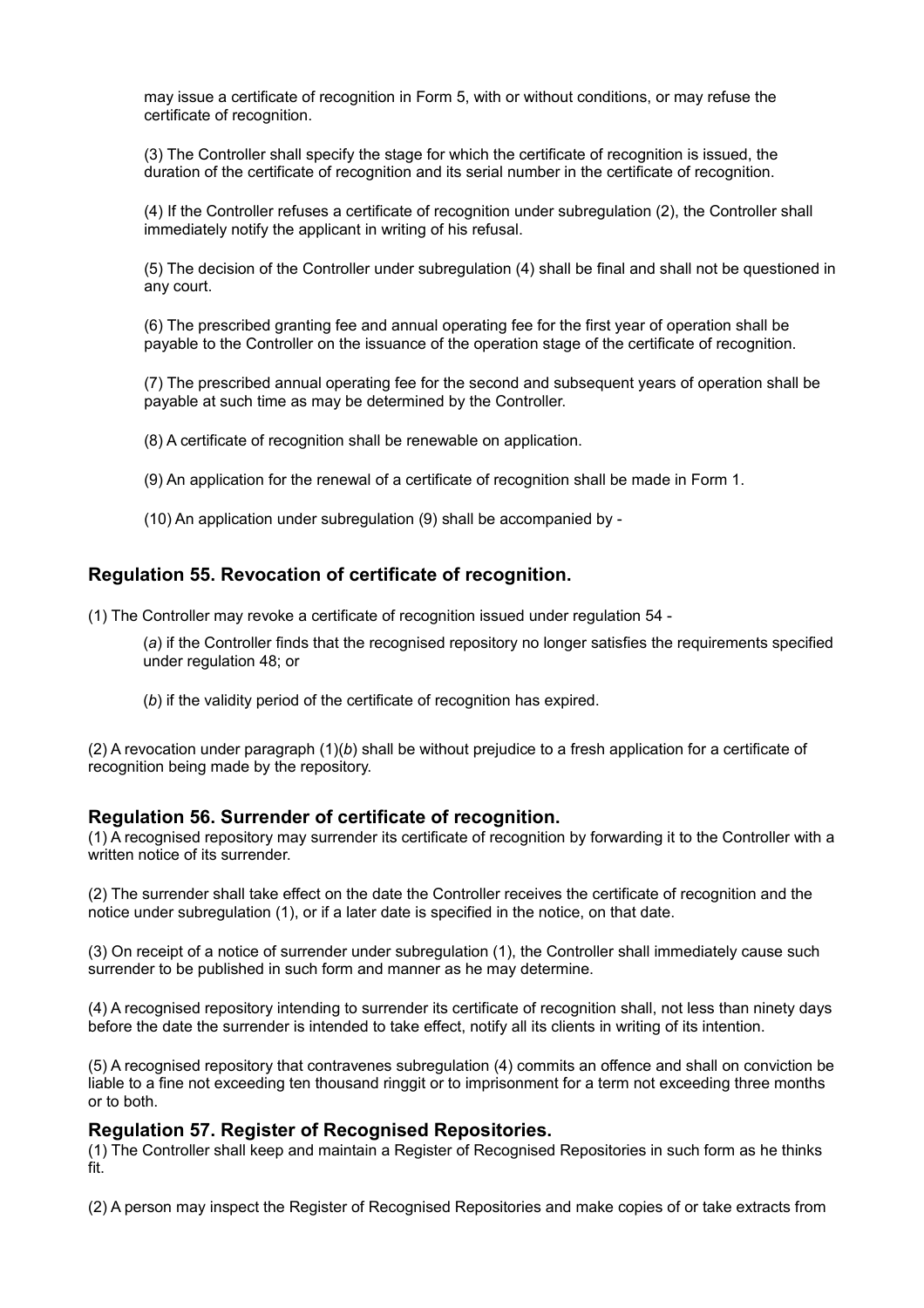### **Regulation 58. Use of time-stamps.**

A time-stamp by a recognised date/time stamp service shall be appended or attached to a message, digital signature or other document if -

- (*a*) a time-stamp is required under any written law; or
- (*b*) a particular time may be significant with regard to the use of digitally signed data.

#### **Regulation 59. Effect of time-stamp by recognised date/time stamp service.**

(1) The date and time time-stamped on a document and digitally signed by a recognised date/time stamp service shall, unless it is expressly provided otherwise, be deemed to be the date and time at which the document is signed or executed.

(2) The date and time time-stamped on a document and digitally signed by a recognised date/time stamp service shall be admissable in evidence in all legal proceedings without further proof.

## (2) **Regulation 60. Stages of certificate of recognition for date/time stamp services.**

(3)

(1) A certificate of recognition for a date/time stamp service shall be issued in two stages, namely -

(*a*) the establishment stage; and

(*b*) the operation stage.

(2) No person shall carry on or operate, or hold himself out as carrying on or operating, as a recognised date/time stamp service unless that person has been issued with the operation stage of the certificate of recognition.

(3) A person who contravenes subregulation (2) commits an offence and shall on conviction be liable to a fine not exceeding one hundred thousand ringgit or to imprisonment for a term not exceeding two years or to both.

(4) The establishment stage of a certificate of recognition may be issued for any period not exceeding one year.

(5) An application for a certificate of recognition shall be deemed to be withdrawn and shall not be further proceeded with, without prejudice to a fresh application being made by the applicant, if -

(*a*) the applicant fails to apply for the operation stage of the certificate of recognition before the expiry of the period specified in subregulation (4); or

(*b*) on an application for the operation stage of a certificate of recognition having duly been made within the period specified in subregulation (4), the applicant is not issued with the operation stage of the certificate of recognition.

(6) Nothing in these Regulations shall be construed so as to require an applicant to apply for the establishment stage of a certificate of recognition as a condition for applying for the operation stage of a certificate of recognition if the applicant is otherwise able to satisfy the prescribed requirements to apply for the operation stage of a certificate of recognition.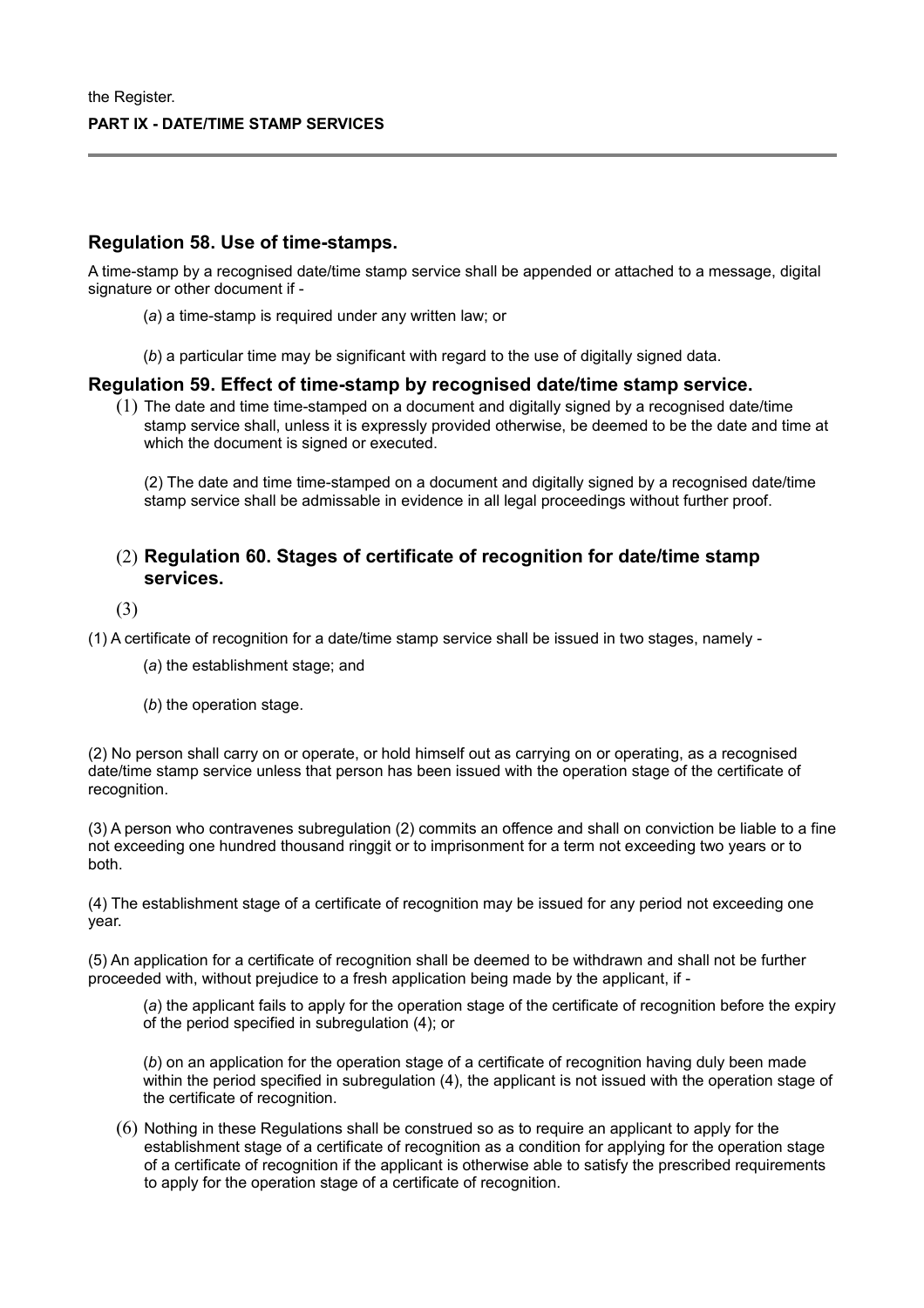## **Regulation 61. Qualification requirements for recognition.**

A person intending to carry on or operate as a date/time stamp service shall satisfy the following requirements:

(*a*) it is a body corporate incorporated in Malaysia or a partnership within the meaning of the Partnership Act 1961;

(*b*) it maintains a registered office in Malaysia;

(*c*) it has working capital reasonably sufficient, according to the requirements of the Controller, to enable it to conduct business as a date/time stamp service;

(*d*) it employs as operative personnel only persons who -

(i) have not been convicted within the past fifteen years of an offence involving fraud, false statement or deception; and

(ii) have demonstrated knowledge and proficiency in following the requirements of the Act and these Regulations;

(*e*) it operates by means of a trustworthy system;

(*f*) it uses a reasonably secure and tamper-proof mechanism as it's time-stamping device;

(*g*) it keeps and maintains an archive of documents that have been time-stamped, irrespective that the contents of the document itself are not disclosed, within at least the preceding ten years;

(*h*) it complies with the certification, standards and technical requirements under the Act and these Regulations; and

(*i*) it complies with such other requirements as the Controller thinks fit.

**Regulation 62. Functions of recognised date/time stamp service.**

(1) A recognised date/time stamp service shall -

•

(*a*) on receipt of a document for time-stamping, immediately time-stamp the date and time of its receipt on the document and digitally sign the time-stamp; and

(*b*) at the end of each business day cause to be published in at least one recognised repository all documents time-stamped by it in that day.

(2) For the purposes of paragraph  $(1)(b)$ , only the hash result of the document shall be published.

(3) The date and time time-stamped on the document shall be the date and time at which the document is received by the recognised date/time stamp service.

(4) If for any reason the recognised date/time stamp service is unable to comply with the time limit specified in subregulation (1), the recognised date/ time stamp service shall immediately upon receipt of the document and the request for a time-stamp notify the requester in writing of that fact.

(5) A person who contravenes subregulation (4) commits an offence and shall on conviction be liable to a fine not exceeding twenty thousand ringgit or to imprisonment for a term not exceeding six months or to both.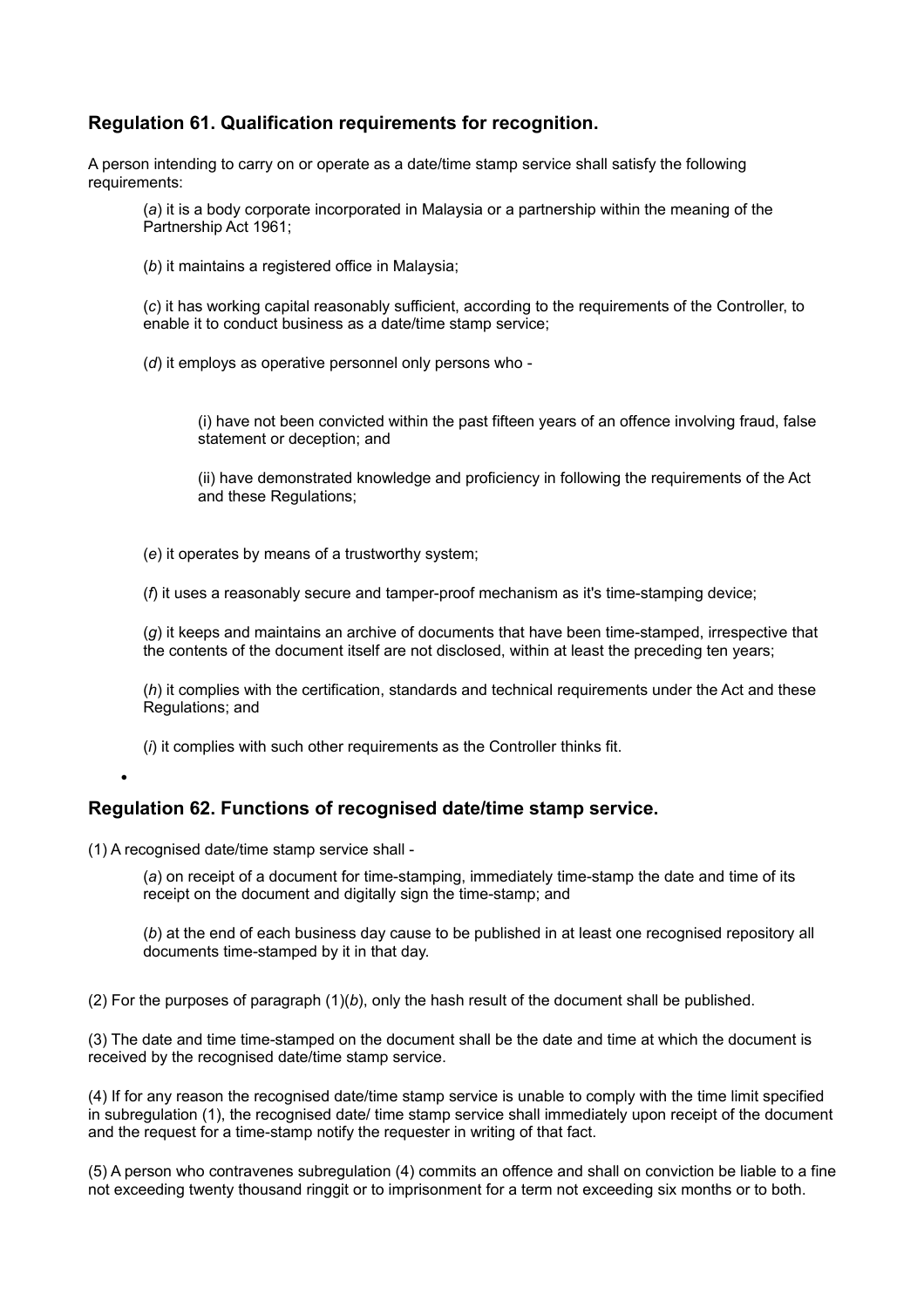# **Regulation 63. Chargeable fees.**

A recognised date/time stamp service may impose such fees and charges for its services as may be approved by the Controller.

## **Regulation 64. Application for certificate of recognition.**

(1) An application for the recognition of the date/time stamp service shall be made to the Controller in Form 1.

(2) An application under subregulation (1) shall be accompanied by -

- (*a*) the information required under regulation 65 or 66, as the case may be;
- (*b*) the prescribed fee; and
- (*c*) such other information or document as the Controller may require.

(3) The Controller may, on an application for the operation stage of a certificate of recognition, require the applicant to demonstrate any part of its operating procedure and may require independent testing of the software, hardware, technical components, algorithms, standards and other pertinent parameters and other equipment to be used by the applicant, at the applicant's expense, for l the purpose of ascertaining its security and trustworthiness.

(4) If any information or document required under subregulation (2) is not provided by the applicant or any demonstration or test required under subregulation (3) is not complied with within the time specified in the requirement or any extension thereof granted by the Controller, the application shall be deemed to be withdrawn and shall not be further proceeded with, without prejudice to a fresh application being made by the applicant.

### **Regulation 65. Information required for establishment stage.**

An application for the establishment stage of a certificate of recognition shall contain the following information:

- (*a*) the particulars of the applicant;
- (*b*) the anticipated operational costs and proposed financing;
- (*c*) details of the personnel to be employed and their qualifications, if available;
- (*d*) the proposed operating procedure; and
- (*e*) the services to be provided and the fees and charges to be imposed therefor.

### **Regulation 66. Information required for operation stage.**

An application for the operation stage of a certificate of recognition shall contain -

(*a*) all valid information submitted for the establishment stage;

(*b*) all new information and all the changes to the information submitted for the establishment stage, if any; and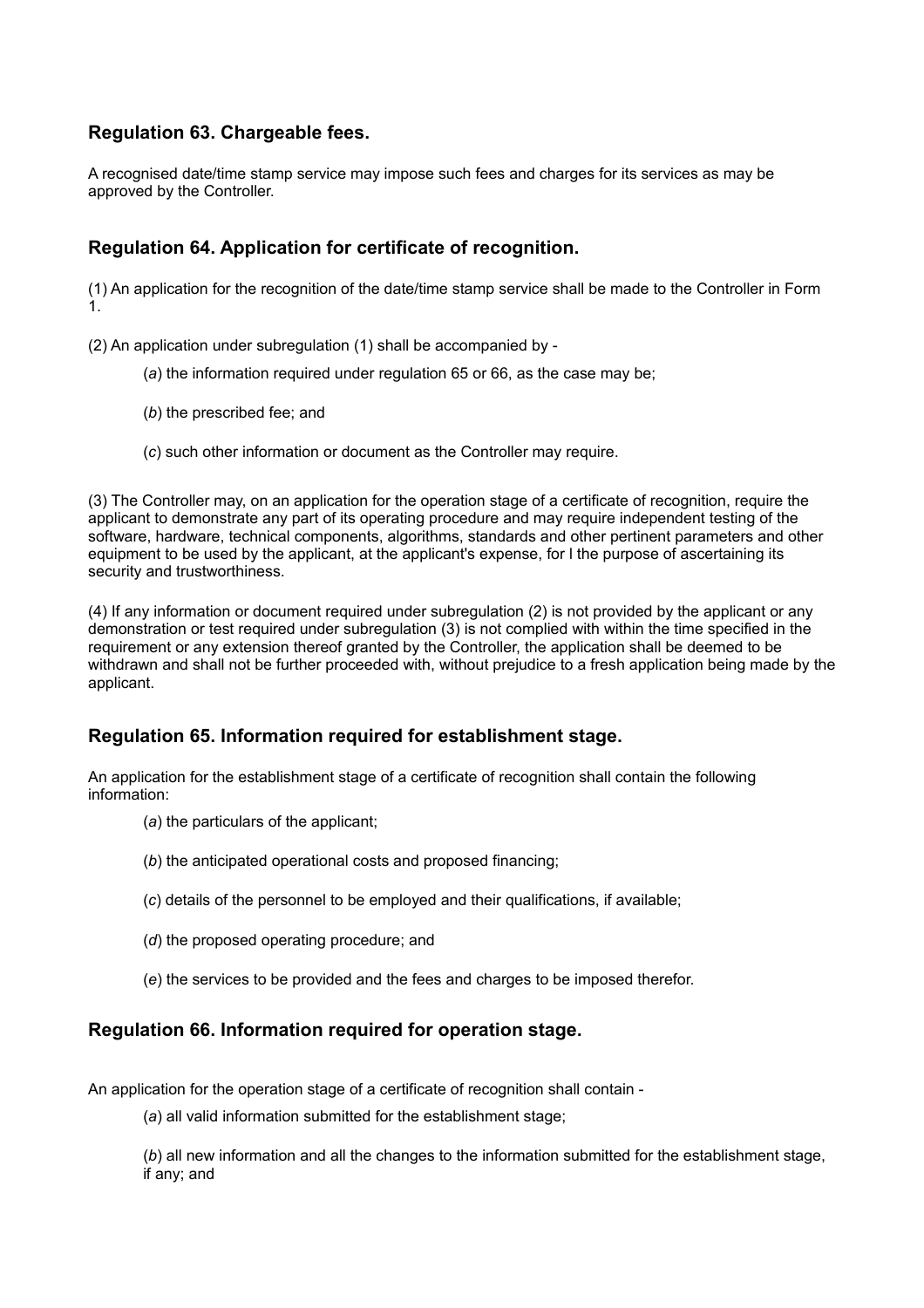(*c*) a report from a qualified auditor certifying that the prescribed certification, standards and technical requirements have been satisfied.

# **Regulation 67. Issue and renewal of certificate of recognition.**

•

(1) On receipt of an application under regulation 64, the Controller shall consider the application.

(2) If the Controller is satisfied as to the qualification and suitability of the date/time stamp service, the Controller may issue a certificate of recognition in Form 5, with or without conditions, or may refuse the certificate of recognition.

(3) The Controller shall specify the stage for which the certificate of recognition is issued, the duration of the certificate of recognition and its serial number in the certificate of recognition.

(4) If the Controller refuses a certificate of recognition under subregulation (2), the Controller shall immediately notify the applicant in writing of his refusal.

(5) The decision of the Controller under subregulation (4) shall be final and shall not be questioned in any court.

(6) The prescribed granting fee and annual operating fee for the first year of operation shall be payable to the Controller on the issuance of the operation stage of the certificate of recognition.

(7) The prescribed annual operating fee for the second and subsequent years of operation shall be payable at such time as may be determined by the Controller.

(8) A certificate of recognition shall be renewable on application.

(9) An application for the renewal of a certificate of recognition shall be made in Form 1.

(10) An application under subregulation (9) shall be accompanied by -

### **Regulation 68. Revocation of certificate of recognition.**

(1) The Controller may revoke a certificate of recognition issued under regulation 67 -

(*a*) if the Controller finds that the recognised date/time stamp service no longer satisfies the requirements specified under regulation 61; or

(*b*) if the validity period of the certificate of recognition has expired.

(2) A revocation under paragraph (1)(*b*) shall be without prejudice to a fresh application for a certificate of recognition being made by the date/time stamp service.

### **Regulation 69. Surrender of certificate of recognition.**

(1) A recognised date/time stamp service may surrender its certificate of recognition by forwarding it to the Controller with a written notice of its surrender.

(2) The surrender shall take effect on the date the Controller receives the certificate of recognition and the notice under subregulation (1), or if a later date is specified in the notice, on that date.

(3) On receipt of a notice of surrender under subregulation (1), the Controller shall immediately cause such surrender to be published in such form and manner as he may determine.

(4) A recognised date/time stamp service intending to surrender its certificate of recognition shall, not less than ninety days before the date the surrender is intended to take effect, notify all its clients in writing of its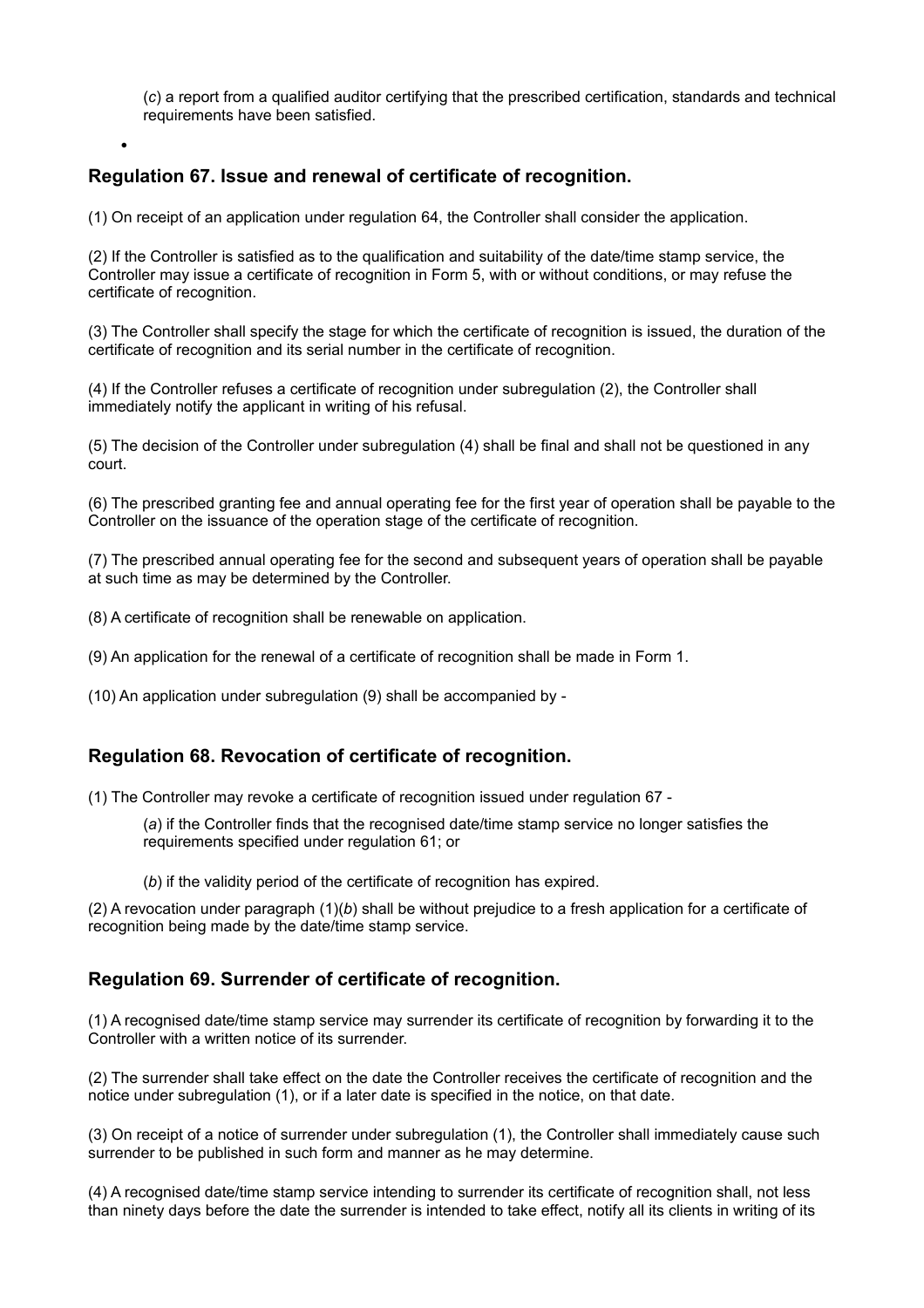intention.

(5) A recognised date/time stamp service that contravenes subregulation (4) commits an offence and shall on conviction be liable to a fine not exceeding ten thousand ringgit or to imprisonment for a term not exceeding three months or to both.

#### **Regulation 70. Register of Recognised Date/Time Stamp Services.**

(1) The Controller shall keep and maintain a Register of Recognised Date/ Time Stamp Services in such form as he thinks fit.

(2) A person may inspect the Register of Recognised Date/Time Stamp Services and make copies of or take extracts from the Register.

# **PART X - RECOGNITION OF FOREIGN CERTIFICATION AUTHORITIES**

### **Regulation 71. Criteria for recognition of foreign certification authorities.**

(1) A foreign certification authority shall satisfy the following requirements to qualify for recognition under section 19 of the Act:

(*a*) it shall be licensed or otherwise authorised by the relevant governmental entity in that country to carry on or operate as a certification authority in that country;

(b) the certificate issued by the foreign certification authority demonstrates a level of security equal to or more stringent than the level of security of a certificate issued by a licensed certification authority of Malaysia;

(*c*) it has established a local agent for service of process in Malaysia;

(*d*) it complies with the standards and technical requirements under the Act and these Regulations; and

(*e*) it complies with such other requirements as the Controller thinks fit.

(2) In addition, a foreign certification authority shall only be eligible for recognition under section 19 of the Act if an international treaty, agreement or convention concerning the recognition of its certificates has been concluded to which Malaysia is a party.

(3) Notwithstanding subregulation (1), the Controller may, if the Controller thinks fit to do so, and with the approval of the Minister, grant recognition to a foreign certification authority if it is unable to comply with the requirements of paragraph (1)(*a*) on the ground that the country concerned does not require a licence or other governmental authority to carry on certification practice in that country but it otherwise satisfies the requirements of paragraphs (1)(*b*), (*c*), (*d*) and (*e*) and subregulation (2).

## **Regulation 72. Application for recognition.**

(1) An application for the recognition of a foreign certification authority shall be made to the Controller in writing.

(2) An application under subregulation (1) shall be accompanied by -

(*a*) proof that the requirements under regulation 71 have been satisfied, including a report from a qualified auditor certifying that the prescribed standards and technical requirements have been satisfied;

(*b*) the prescribed fee; and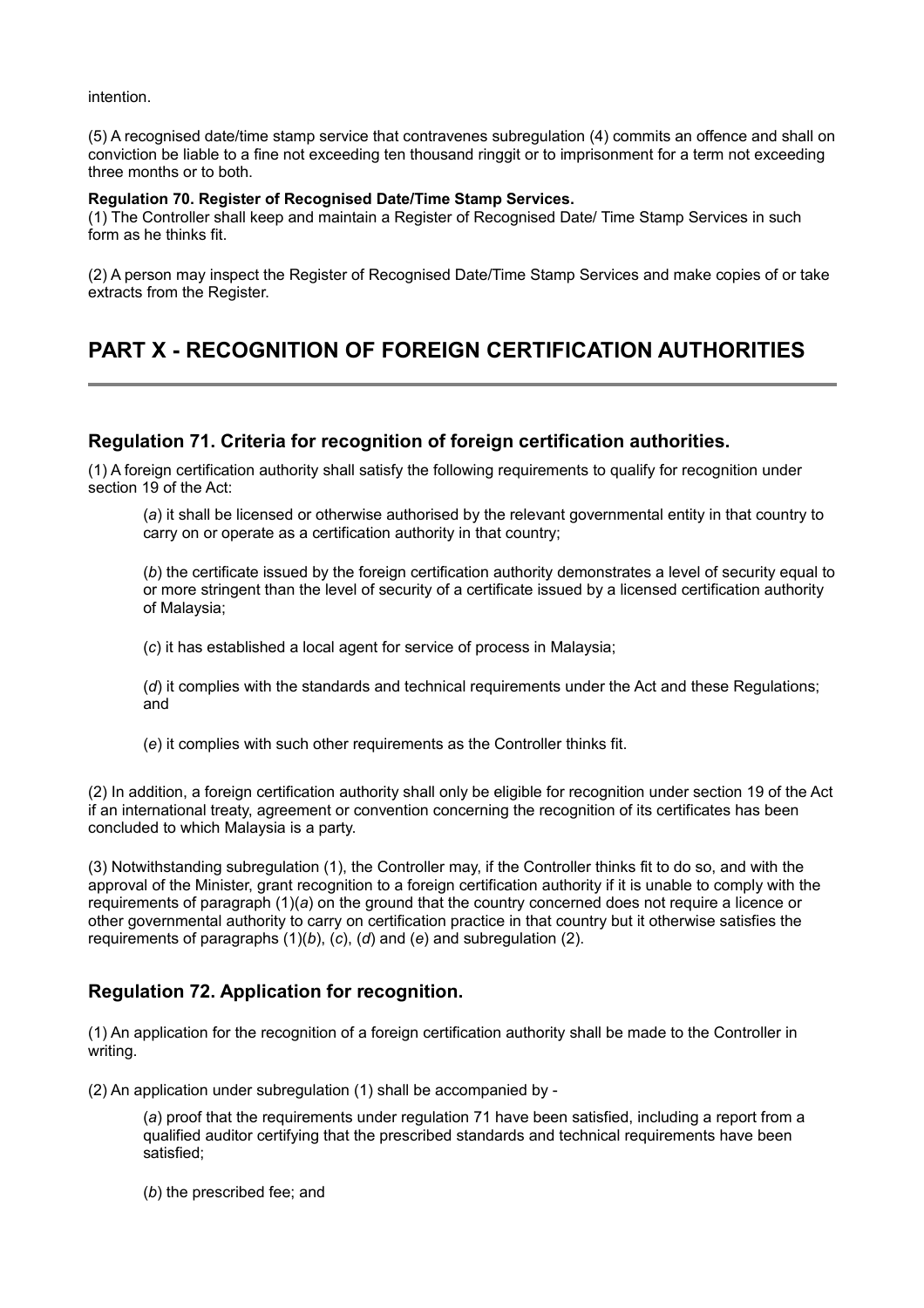(*c*) such other information or document as the Controller may require.

# **Regulation 73. Grant of recognition**

•

(1) On receipt of an application under regulation 72, the Controller shall consider the application.

(2) If the Controller is satisfied as to the qualification and suitability of the foreign certification authority, the Controller may recognise the foreign certification authority, with or without conditions, or may refuse the recognition.

(3) If the Controller refuses to recognise a foreign certification authority under subregulation (2), the Controller shall immediately notify the applicant in writing of his refusal.

(4) The decision of the Controller under subregulation (3) shall be final and shall not be questioned in any court.

#### **Regulation 74. Revocation of recognition.**

(1) The Controller may revoke the recognition granted under regulation 73 -

(*a*) if the Controller finds that the recognised foreign certification authority no longer satisfies the requirements specified under regulation 71; or

(*b*) if the recognised foreign certification authority applies for a revocation of the recognition under regulation 75.

(2) A revocation of recognition under subregulation (1) shall be by order published in the *Gazette*.

(3) A revocation under paragraph (1)(*b*) shall be without prejudice to a fresh application for recognition being made by the foreign certification authority.

### **Regulation 75. Application for revocation of recognition.**

(1) A recognised foreign certification authority may apply to the Controller in writing for the revocation of its recognition.

(2) A recognised foreign certification authority intending to apply for the revocation of its recognition shall, not less than ninety days before the date the application is made, notify all its clients in writing of its intention.

(3) A recognised foreign certification authority that contravenes subregulation (2) commits an offence and shall on conviction be liable to a fine not exceeding ten thousand ringgit or to imprisonment for a term not exceeding three months or to both.

### **Regulation 76. Register of Recognised Foreign Certification Authorities.**

(1) The Controller shall keep and maintain a Register of Recognised Foreign Certification Authorities in such form as he thinks fit.

(2) A person may inspect the Register of Recognised Foreign Certification Authorities and make copies of or take extracts from the Register.

(3) The Controller shall publish a list of recognised foreign certification authorities in such form and manner as he may determine.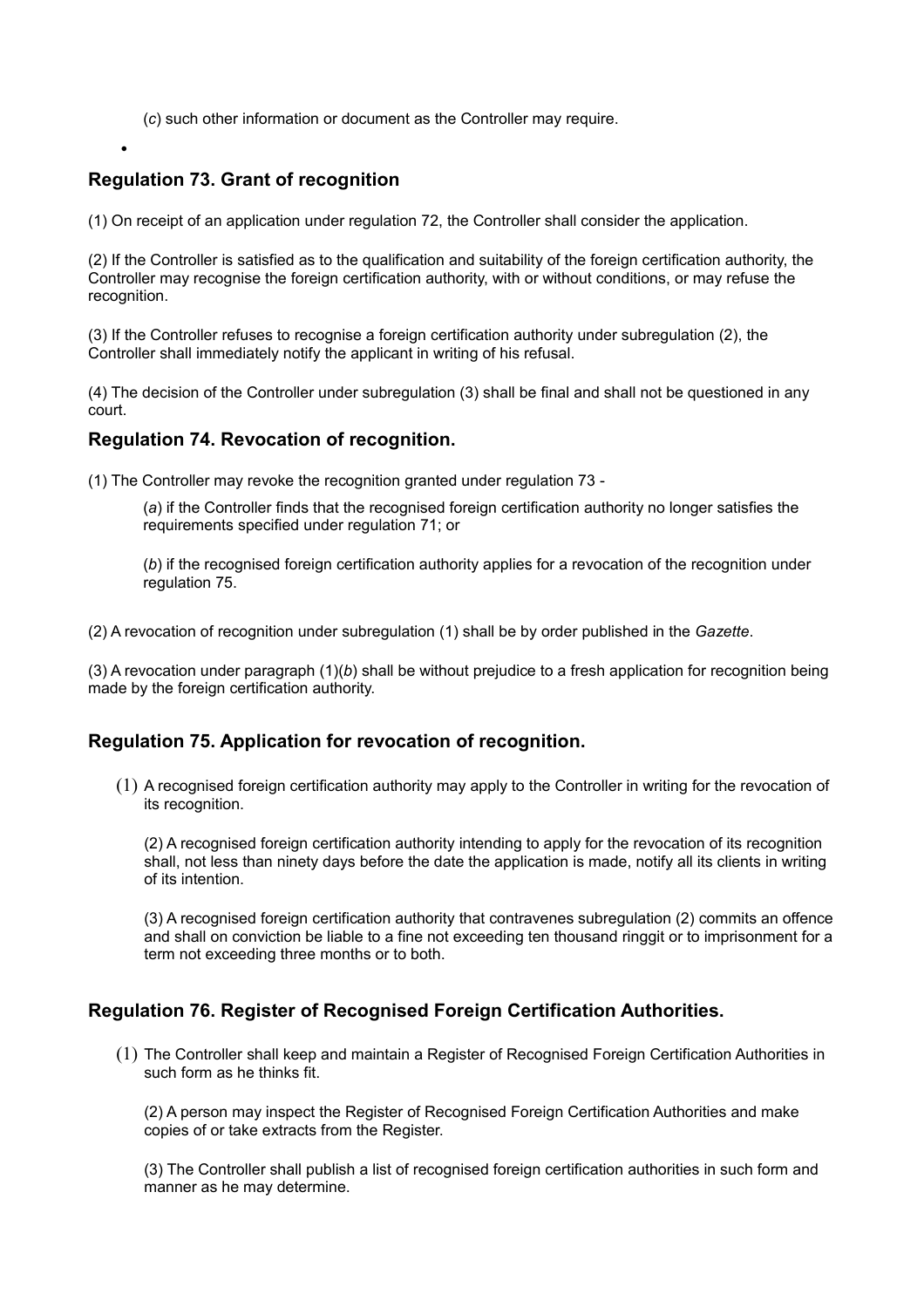# **PART XI - GENERAL**

#### **Regulation 77. Multiple services allowed.**

Nothing in these Regulations shall be construed as requiring the operation as a certification authority or repository or date/time stamp service to be carried out by different persons if the person intending to operate as a certification authority, repository or date/time stamp service or any combination of such services is otherwise able to satisfy the requirements of the Act and these Regulations.

## **Regulation 78. Record-keeping.**

(1) A licensed certification authority shall keep and maintain detailed written records documenting -

(*a*) the security measures taken to comply with the Act and these Regulations;

(*b*) if the licensed certification authority generates a key pair for a subscriber, the relevant time at which and the manner in which the private key is distributed or transmitted to the subscriber;

(*c*) the relevant time at which and the manner in which a certificate is issued and distributed or transmitted to the subscriber;

(*d*) the certificates issued by it in such a way that the data and its unfalsified condition may be verified at any time; and

(*e*) all other measures taken to comply with the Act and these Regulations.

(2) The records required under subregulation (1) shall include evidence demonstrating that the licensed certification authority has -

(*a*) confirmed the identification of the person named in a certificate that the licensed certification authority has issued;

(*b*) confirmed the identification of the person requesting revocation of each certificate that the licensed certification authority has revoked;

(*c*) confirmed all other facts listed as confirmed in a certificate that the licensed certification authority has issued; and

(*d*) complied with the Act and these Regulations in issuing, publishing, suspending and revoking a certificate.

(3) A licensed certification authority may require a subscriber or the agent of a subscriber to submit documentation and other evidence reasonably sufficient to enable the licensed certification authority to comply with this regulation.

(4) A recognised repository and a recognised date/time stamp service shall keep and maintain detailed written records documenting -

(*a*) the security measures; and

(*b*) all other measures,

taken to comply with the Act and these Regulations.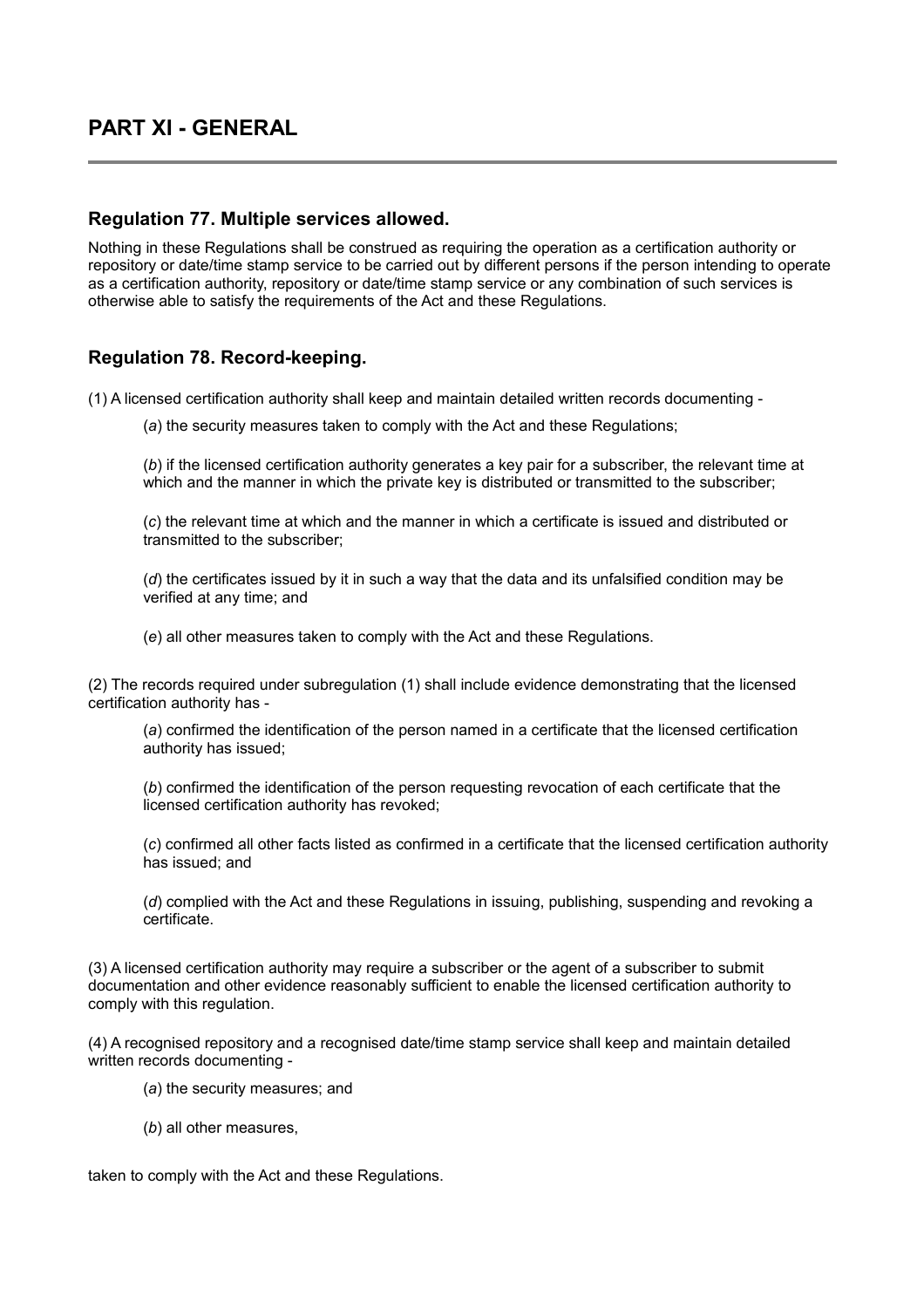(5) Records kept in digital form shall be digitally signed.

#### **Regulation 79. Books of account.**

(1) A licensed certification authority, a recognised repository and a recognised date/time stamp service shall keep and maintain books of account in the manner determined by the Controller.

(2) Books of account shall be kept in either the national language or the English language.

#### **Regulation 80. Retention and custody of records.**

(1) A licensed certification authority, a recognised repository and a recognised date/time stamp service shall, unless the Controller otherwise directs, retain -

- (*a*) the records required under regulation 78;
- (*b*) the books of account required under regulation 79; and

(*c*) in the case of a licensed certification authority, all its records of the issuance, acceptance and any suspension or revocation of a certificate,

for not less than ten years from the date of the last entry or the date of issue, as the case may be.

(2) All the records referred to in subregulation (1) shall be retained in the custody of the licensed certification authority, recognised repository or recognised date/time stamp service, as the case may be, generating the records unless the licensed certification authority, recognised repository or recognised date/time stamp service, as the case may be, -

(*a*) contracts with another person for the record retention as required under this regulation; or

(3) A licensed certification authority, a recognised repository and a recognised date/time stamp service shall keep its records in a secure place and in a secure manner.

#### **Regulation 81. Technical components.**

(1) The technical components required for the purposes of the Act and these Regulations shall be the technical components specified in the Fourth Schedule.

(2) The technical components referred to in subregulation (1) shall be sufficiently examined under the state of the art and the fulfillment of the requirements shall be verified by the Controller in writing.

(3) If the technical components are placed in circulation or legally manufactured in accordance with the requirements under the Act and these Regulations and which guarantee the same level of security, it may be assumed that the requirements referred to in subregulation (1) regarding technical security are fulfilled.

(4) In individual cases and when there is a good reason, the Controller may require a demonstration that the requirements referred to in subregulation (1) have been fulfilled.

(5) Any security-relevant changes in technical components shall be apparent to the user.

(6) The technical components used for the purposes of the Act and these Regulations shall be protected from unauthorised access and unauthorised modification.

<sup>(</sup>*b*) surrenders the records to the Controller upon ceasing to act as a certification authority, repository or date/time stamp service, as the case may be.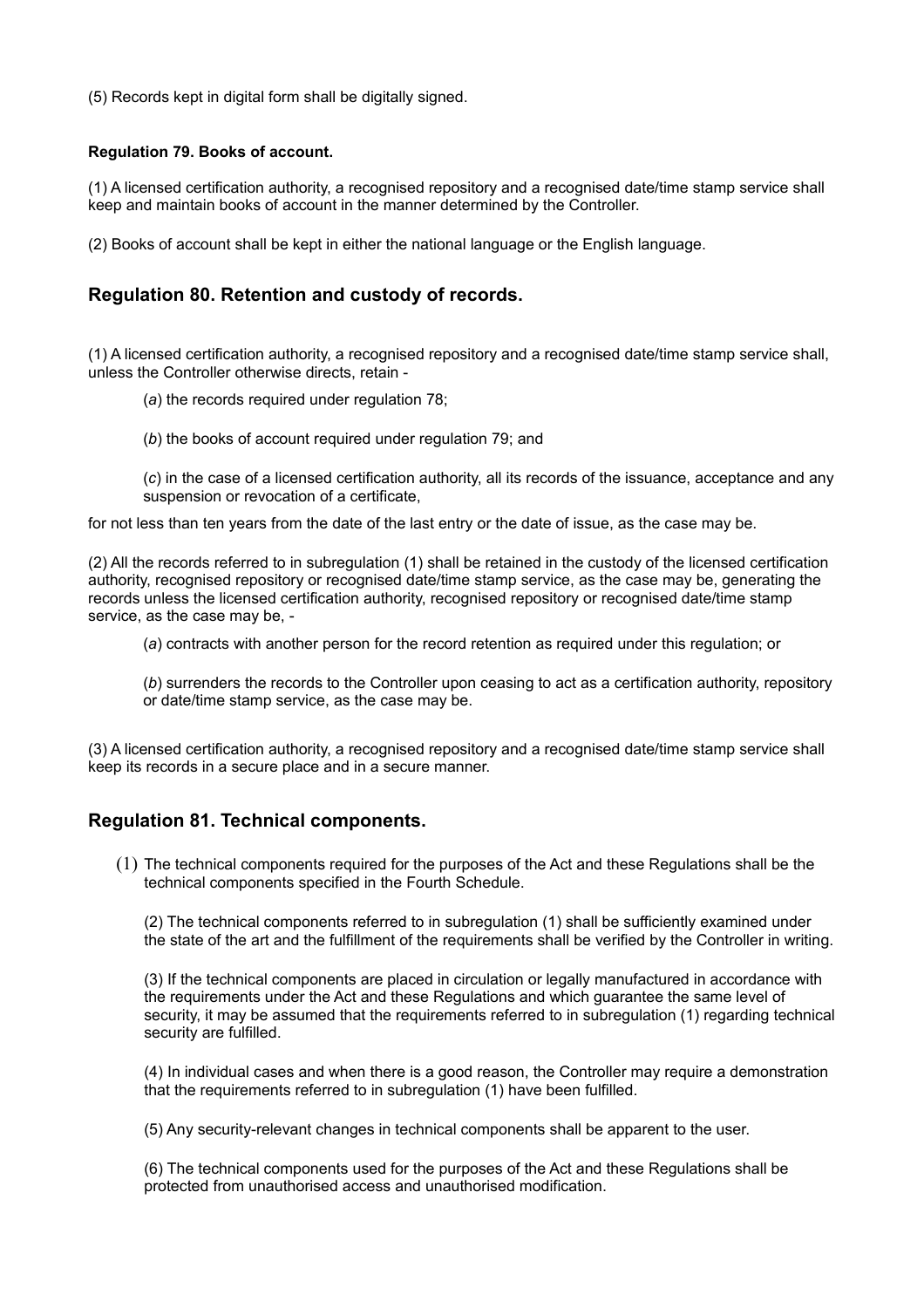(7) The Controller shall keep and maintain a catalogue of suitable security measures that shall be taken into account in the design of the technical components.

(8) For the purposes of these Regulations, the expressions "unauthorised access" and "unauthorised modification" shall have the meaning assigned to them under the Computer Crimes Act 1997 [*Act 563*].

## **Regulation 82. Data protection.**

(1) A licensed certification authority, a recognised repository and a recognised date/time stamp service shall collect personal data only directly from the affected person and only in so far as it is necessary for the purposes of the Act and these Regulations.

(2) Data from a third party, may only be collected if the person affected gives that person's prior written consent.

(3) Data collected under the Act and these Regulations shall only be used for the purposes of the Act and these Regulations unless -

(*a*) it is permitted by written law to be used for other purposes; or

(*b*) the person affected has given that person's written consent for the data to be used for other purposes.

(4) If a subscriber uses a pseudonym with the approval of the licensed certification authority, the licensed certification authority shall transmit data concerning the subscriber's identity on the request of the proper authorities in so far as it is necessary to prosecute offences or to protect against threats to public safety or public order.

(5) If information is transmitted under subregulation (4), such information shall be documented by the relevant authority.

### **Regulation 83. Review of software, etc.**

(1) The Controller shall keep the suitability of software, hardware, technical components, algorithms, standards and other pertinent parameters relating to the generation of digital signature key pairs, the hashing of the data to be digitally signed and the creation and verification of digital signatures under review, and may periodically publish reports of the reviews.

(2) The period of suitability of the software, hardware, technical components, algorithms, standards and other pertinent parameters reviewed under subregulation (1) shall be specified in the report.

(3) Suitability shall be considered present if throughout a specified period, being not less than six years after the time of assessment, any detectable forging of digital signatures or manipulation of digitally signed data can be ruled out with near certainty by means in accordance with current scientific and technological standards and taking relevant international standards into account.

(4) The reports referred to in subregulation (1) may be made available to the public on payment of the prescribed fee.

## **Regulation 84. Directives and administrative orders.**

(1) The Controller may issue directives and other administrative orders to licensed certification authorities, subscribers, recognised repositories, recognised date/time stamp services and qualified auditors in relation to the implementation and enforcement of the Act and these Regulations as the Controller considers necessary.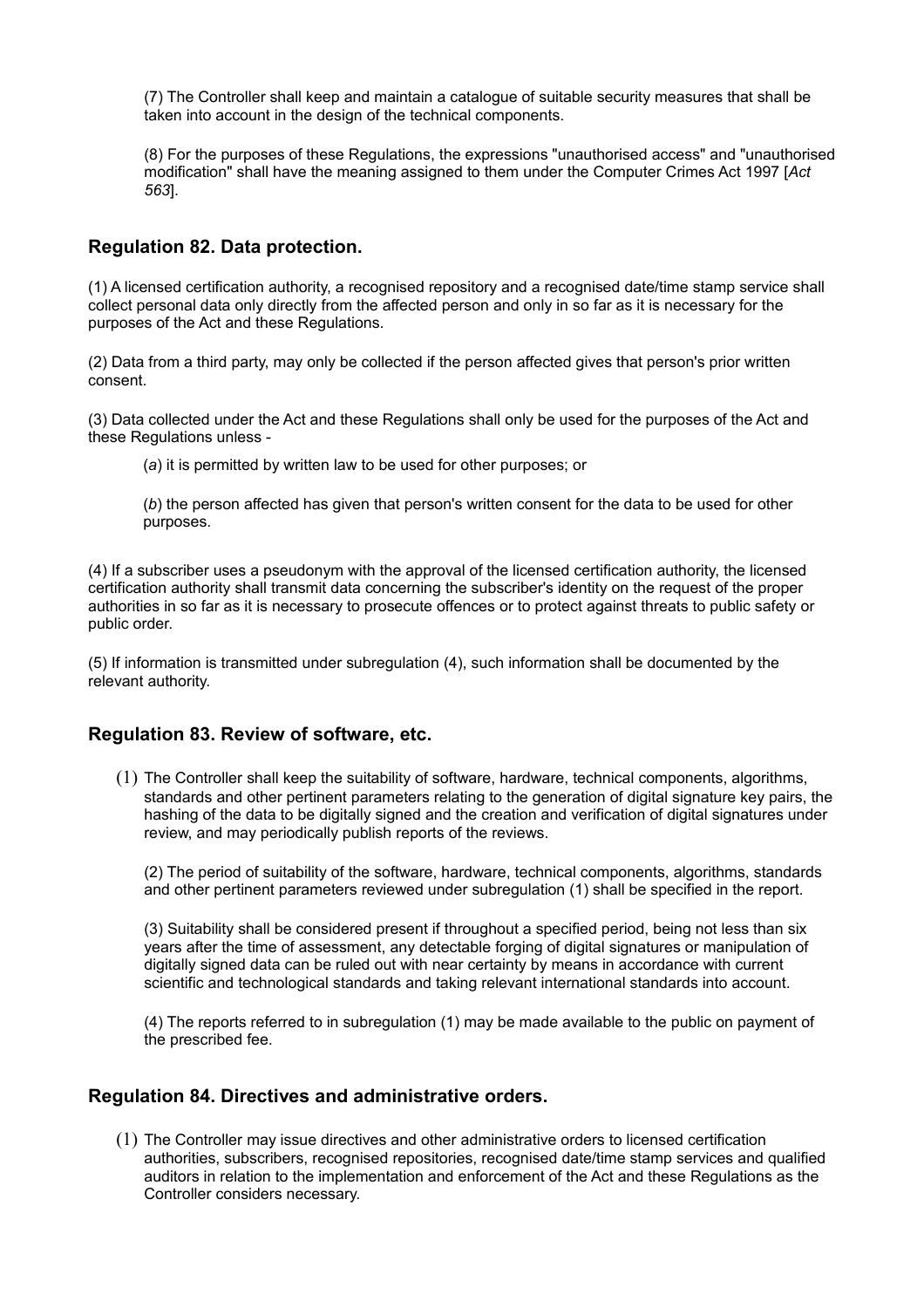(2) A person who contravenes a directive or order issued under subregulation (1) commits an offence and shall on conviction be liable to a fine not exceeding ten thousand ringgit or to imprisonment for a term not exceeding three months or to both.

## **Regulation 85. Guidelines.**

The Controller may issue guidelines to licensed certification authorities, subscribers, recognised repositories, recognised date/time stamp services and qualified auditors in respect of -

- (*a*) what constitutes or satisfies the requirements for a trustworthy system;
- (*b*) suitable security measures;
- (*c*) the determination of recommended reliance limits;
- (*d*) qualified auditors and audits required under the Act and these Regulations; and
- (*e*) such other matters as the Controller thinks fit.

## **THIRD SCHEDULE [Subregulation 35(2)] - PARTICULARS TO BE INCORPORATED IN CERTIFICATION PRACTICE STATEMENT**

1. A statement as to the purpose and effect of the Certification Practice Statement.

2. A statement advising the potential subscriber to ensure that before the potential subscriber applies for, uses or relies upon a certificate issued by the licensed certification authority -

(*a*) the licensed certification authority has provided sufficient information to the potential subscriber to become familiar with -

(i) digital signatures and certificates;

(ii) the application, requirements and effect of the Digital Signature Act 1997 and the regulations made under the Act as well as the directives, orders and guidelines issued under the Act;

(iii) the rights, duties and liabilities of the licensed certification authority;

(iv) the rights, duties and liabilities of the subscriber; and

(v) the rights and duties of a recipient of the subscriber's digital signature; and

(*b*) the licensed certification authority has informed the potential subscriber of any restrictions or limitations on its licence.

3. A statement of the services provided by the licensed certification authority and the fees and charges therefor.

4. A statement with regard to the operating procedure of the licensed certification authority, in particular in relation to the application for and the issue, suspension and revocation of, certificates.

5. A statement with regard to the different classes of certificates available and that the potential subscriber